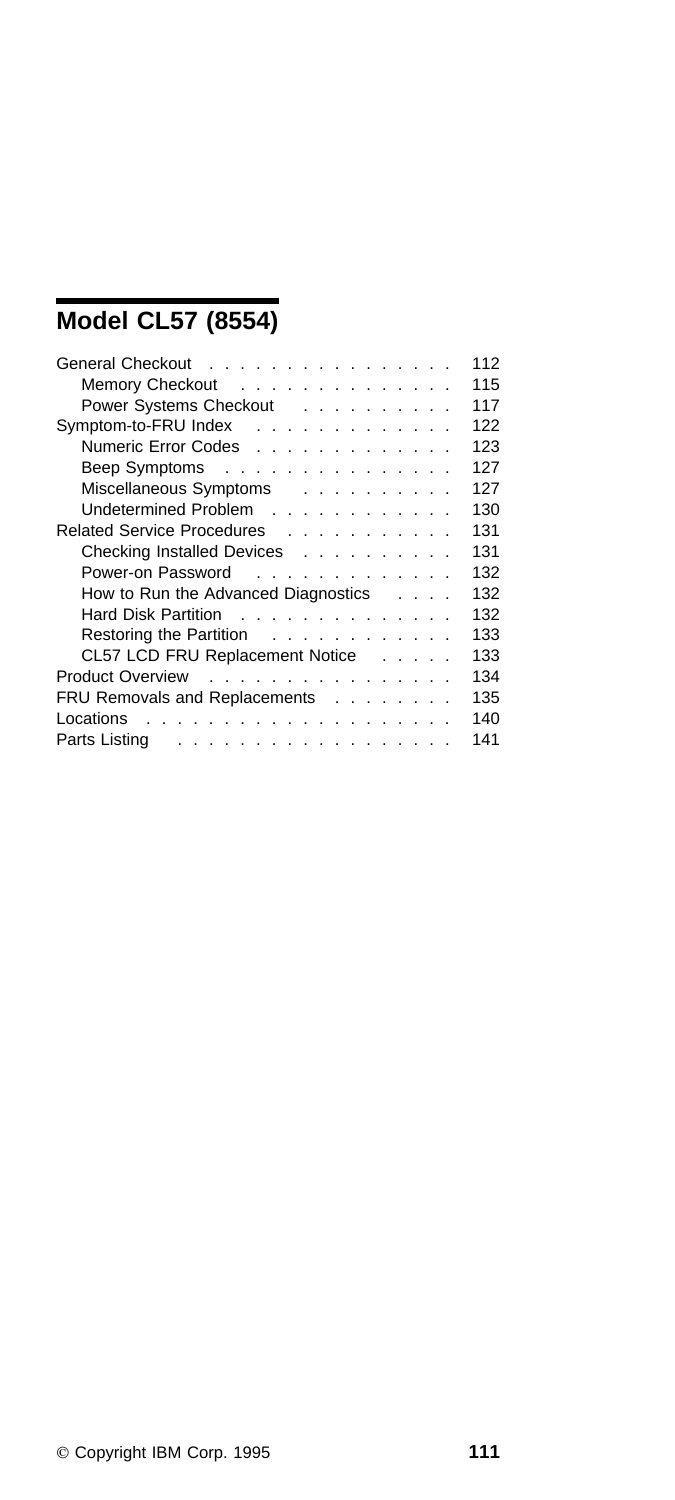### **General Checkout**



Two short beeps.

#### **DID YOU RECEIVE THE RESPONSES LISTED ABOVE? Yes No**

**007** Go to Step 013 on page 114.

**008**

– Press **Ctrl**+**Alt**+**Del**. When the cursor moves to the upper right, press **Ctrl**+**Alt**+**Ins** to start the system program.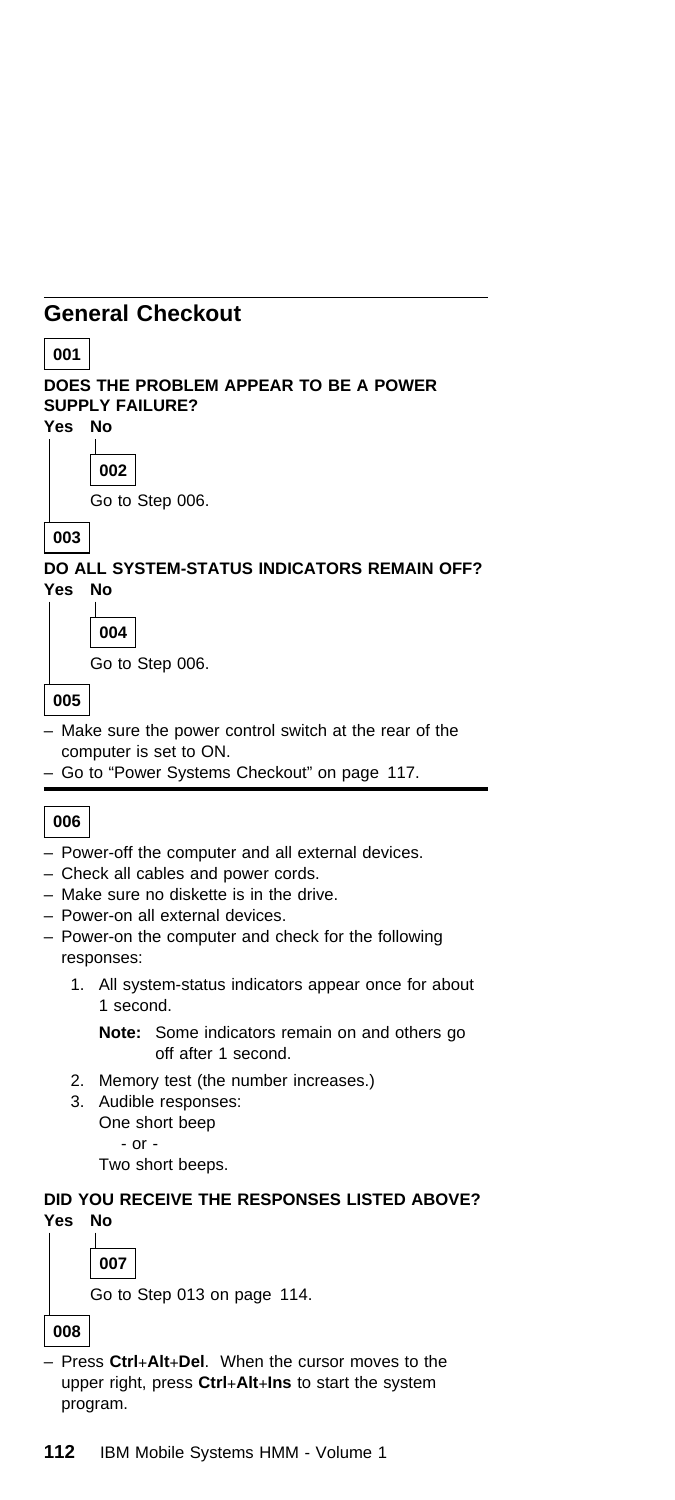If the IBM logo screen does not appear, insert the backup Reference Diskette into the diskette drive and repeat this step.

1. If you are not at the Main Menu, follow the instructions on the screen to advance to the Main Menu.

If you cannot advance to the Main Menu, go to "Symptom-to-FRU Index" on page 122. - or -

If that does not correct the problem, go to "Undetermined Problem" on page 130.

#### **Notes:**

- a. If the computer has an incorrect keyboard or numeric keypad response, go to "External Keyboard/Auxiliary Input Device Checkout" on page 465.
- b. If the printer has incorrect responses, go to "Printer Checkout" on page 468.
- c. If the external CRT display has problems such as jittering, rolling, shifting, or being out-of-focus, go to "External Display Self-Test" on page 464.
- 2. Press **Ctrl**+**A** and run the system checkout.

#### **IS THE LIST OF INSTALLED DEVICES CORRECT? Yes No**

 $\mathbf{L}$ 

**009**

Go to "Checking Installed Devices" on page 131.

**010**

– Run the diagnostic tests.

#### **DID THE TEST IDENTIFY A FAILURE?**

**Note:** If the test stops and you cannot continue, replace the last device tested.

- or - If any POST error code appears, go to "Symptom-to-FRU Index" on page 122.

**Yes No**  $\mathbf{I}$ 

| ×<br>۰. |  |
|---------|--|

You might have an intermittent problem:

- Check for damaged cables and connectors.
- Reseat all adapters, drives, and modules.
- Start an error log and run the tests multiple times.

(Step **011** continues)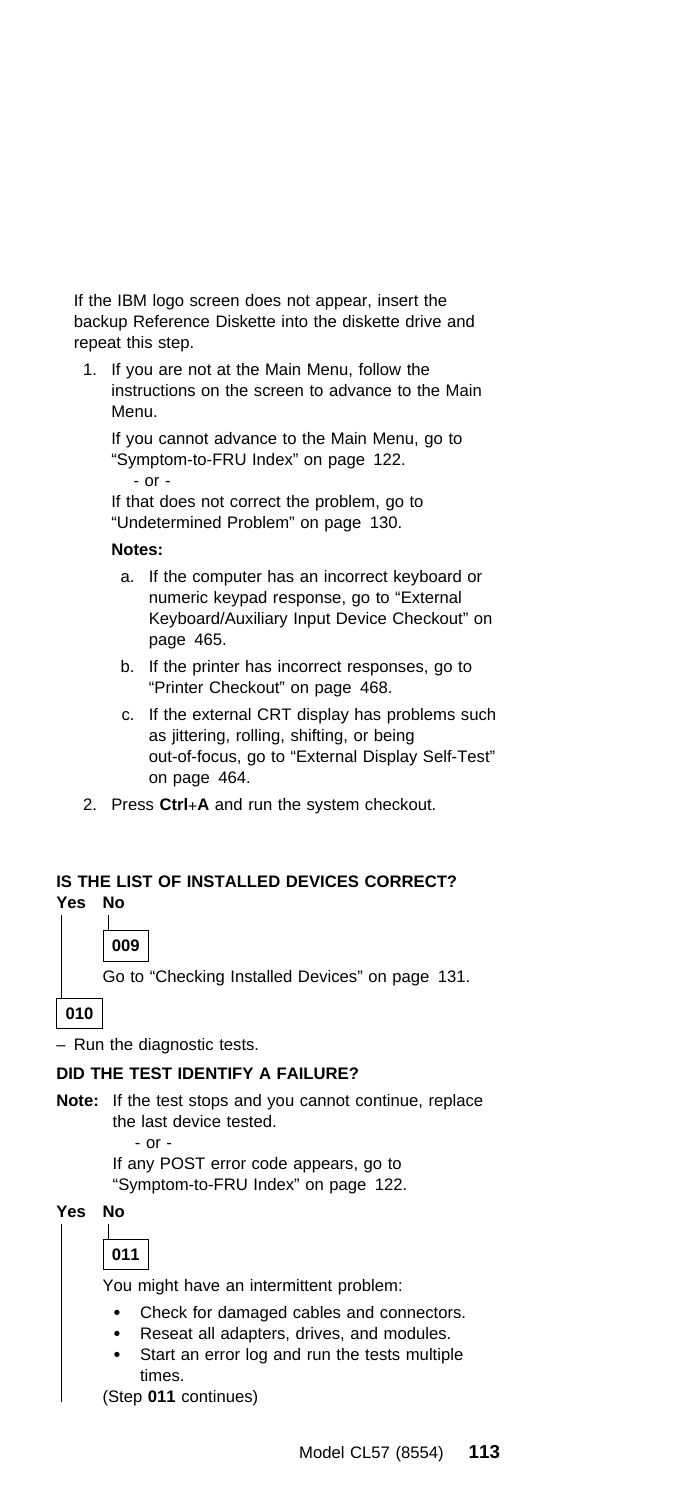#### (CONTINUED)

- **011** (continued)
	- Check the power supply in use when the error is reported (see "Power Systems Checkout" on page 117).
	- Check "Symptom-to-FRU Index" on page 122. If this did not fix the problem, go to "Undetermined Problem" on page 130.

**012**

Go to "Symptom-to-FRU Index" on page 122.



#### **DID NOTHING APPEAR ON THE SCREEN?**

**Yes No**

**014**

- If all system-status indicators do not appear for about 1 second, go to Step 016 under "Power Systems Checkout" on page 117.
- If the memory count is incorrect, go to "Memory Checkout" on page 115.
- Go to "Symptom-to-FRU Index" on page 122. If that does not correct the problem, go to "Undetermined Problem" on page 130.

#### **015**

Go to "Symptom-to-FRU Index" on page 122.

- or -

If that does not correct the problem, go to "Undetermined Problem" on page 130.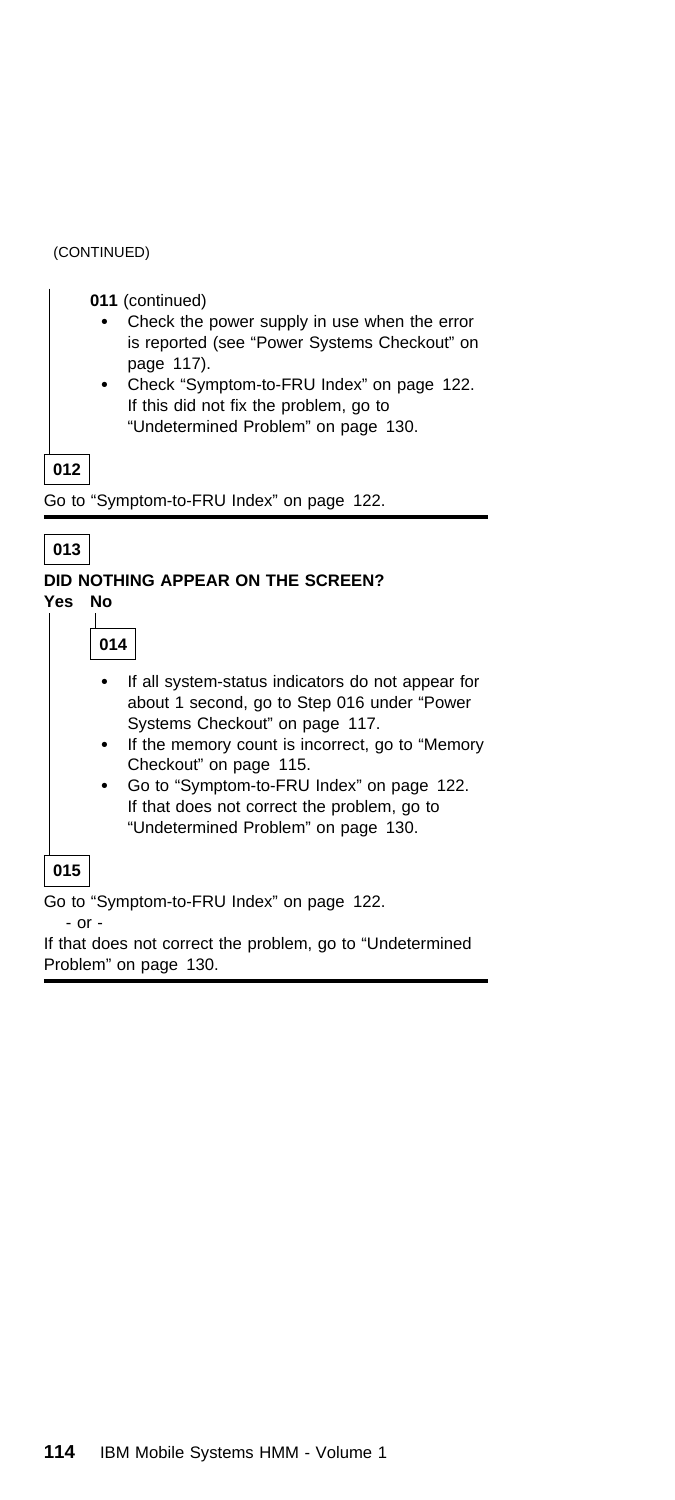### **Memory Checkout**

Customer diagnostics can eliminate defective memory so no memory error code appears at power-on reset. After you replace a defective memory module on the system board or IC DRAM card, run **Automatic Configuration**. Otherwise, the new memory will not be recognized. (If you have to run configuration with your own diskette, be sure the customer has all the correct option diskettes available.) Power-off the computer before removing or replacing parts.

#### **001**

– Remove all IC DRAM cards from the slots if installed.

– Run the memory tests.

Use the RUN TESTS ONE TIME option.

#### **DID THE MEMORY TESTS END WITHOUT AN ERROR? Yes No**

**002**

Replace the memory module on the system board.



#### **DID YOU REMOVE THE IC DRAM CARD FROM SLOT 1? Yes No**

**004** Go to Step 007.

**005**

- Reinstall the IC DRAM card into slot 1 and run **Automatic Configuration**.
- Run the memory test. Use the RUN TESTS ONE TIME option.

## **DID THE MEMORY TESTS END WITHOUT AN ERROR?**

**Yes No**

### **006**

 $\mathbf{I}$ 

Replace the IC DRAM card in slot 1. If that does not correct the problem, replace the system board.

**007**

**DID YOU REMOVE THE IC DRAM CARD FROM SLOT 1?**

**Yes No**

**008**

(Step **008** continues)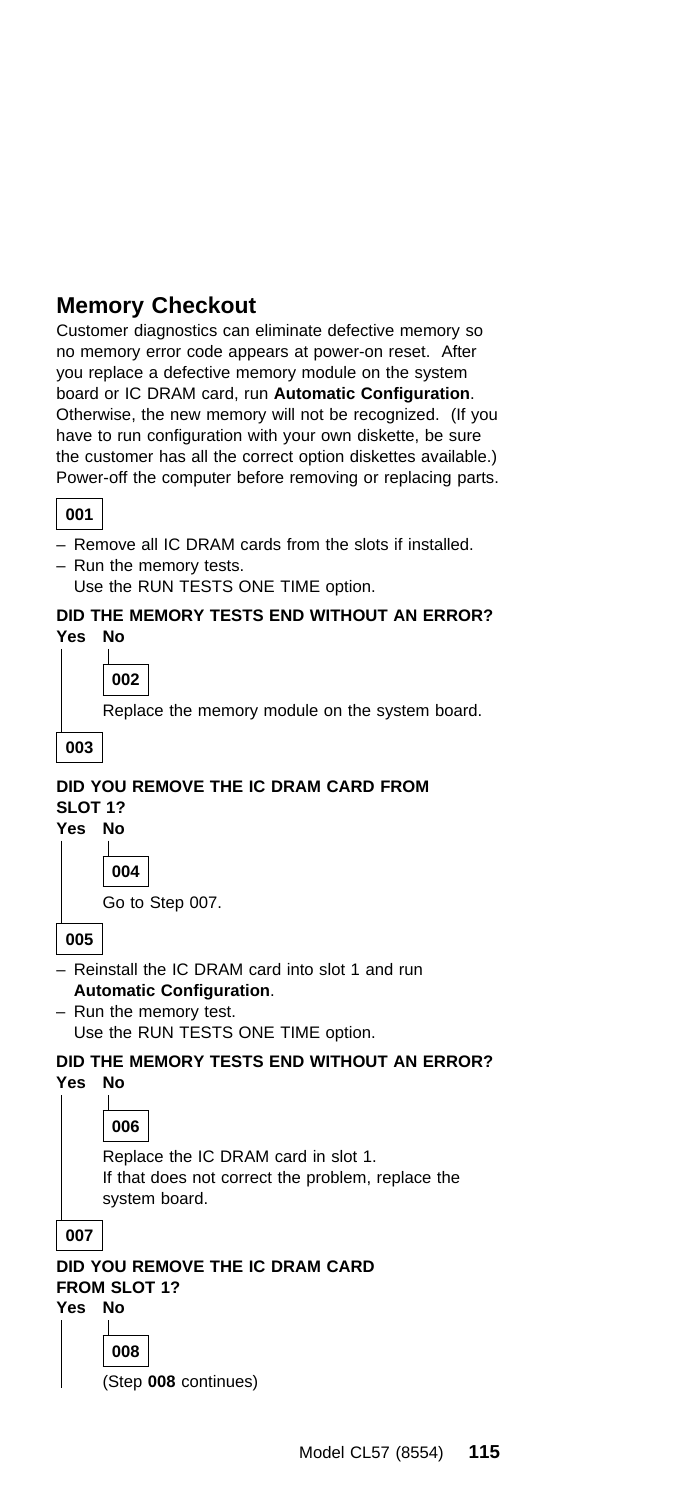|     | (CONTINUED)                                                                                                                                         |
|-----|-----------------------------------------------------------------------------------------------------------------------------------------------------|
| 009 | 008 (continued)<br>Go to Step 011.                                                                                                                  |
|     | - Reinstall the IC DRAM card into slot 2 and run<br><b>Automatic Configuration.</b><br>- Run the memory test.<br>Use the RUN TESTS ONE TIME option. |
| Yes | DID THE MEMORY TESTS END WITHOUT AN ERROR?<br>Nο<br>010                                                                                             |
|     | Replace the IC DRAM card in slot 2.<br>If that does not correct the problem, replace the<br>system board.                                           |
| 011 |                                                                                                                                                     |

If the problem occurs intermittently, run the memory tests multiple times to have an error log.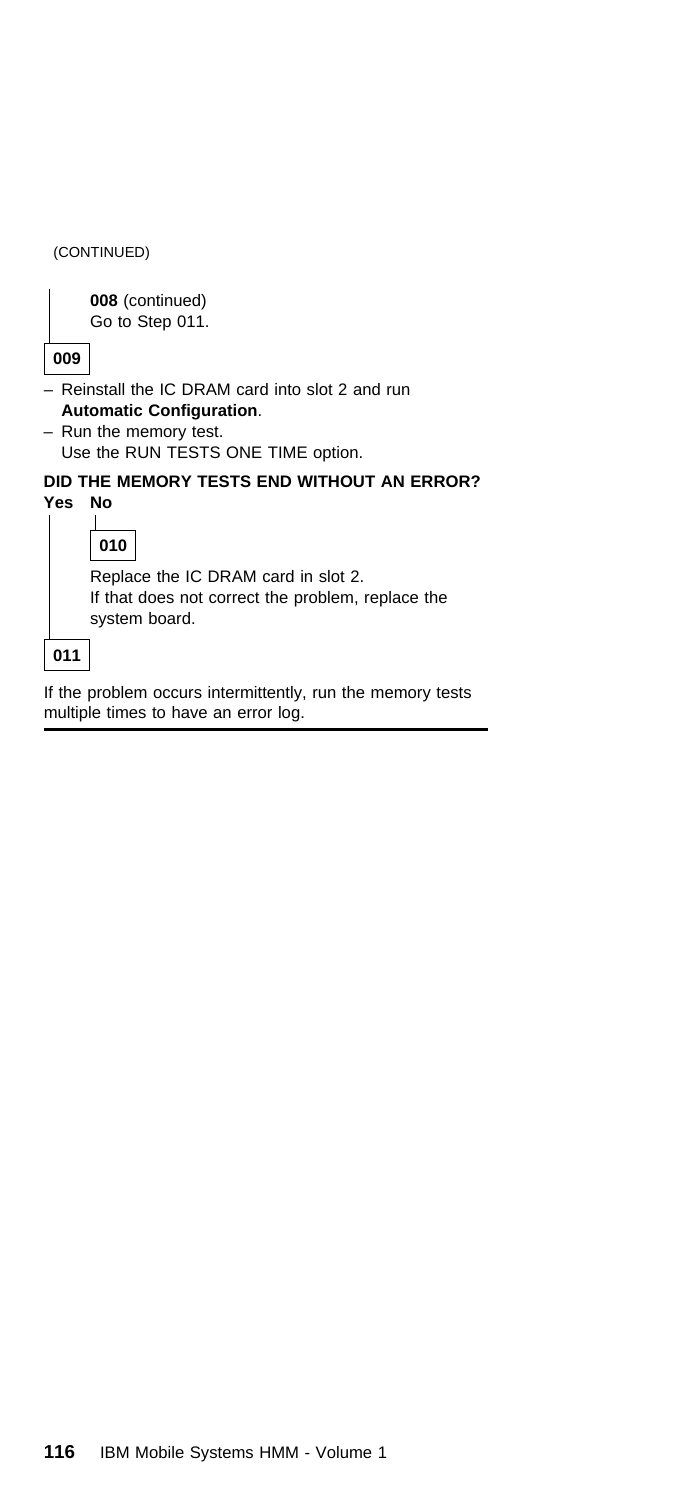### **Power Systems Checkout**

#### **Note**

One or all of the batteries can discharge if there is a short circuit in the computer.

- 1. Replace the failing FRU if the power supply problem is caused by a short circuit.
- 2. Determine if one (or all) of the batteries have become discharged. Replace a discharged battery with a known-good spare.
- 3. Observe the Battery ID indicators or swap the two battery packs to determine which one has become discharged.

The test procedures for each power supply are found on the following pages.

"Testing the AC Adapter" on page 120.

- "Testing the Battery Pack" on page 121.
- "Testing the Backup Battery" on page 121.

None of the above? Follow the steps below.

#### **001**

### **DID THE PROBLEM OCCUR ONLY WHEN USING THE AC ADAPTER?**

**Yes No**

**002** Go to Step 004.

**003**

Go to "Testing the AC Adapter" on page 120. If that does not correct the problem, replace the voltage converter.

#### **004**

#### **DID THE PROBLEM OCCUR ONLY ON BATTERY POWERED OPERATION?**

**Yes No**

**005**

Go to Step 007 on page 118.

**006**

- Make sure the battery packs are fully charged.
- Go to "Testing the Battery Pack" on page 121 and check the battery packs. If that does not correct the problem, replace the voltage converter.

#### **007**

(Step **007** continues)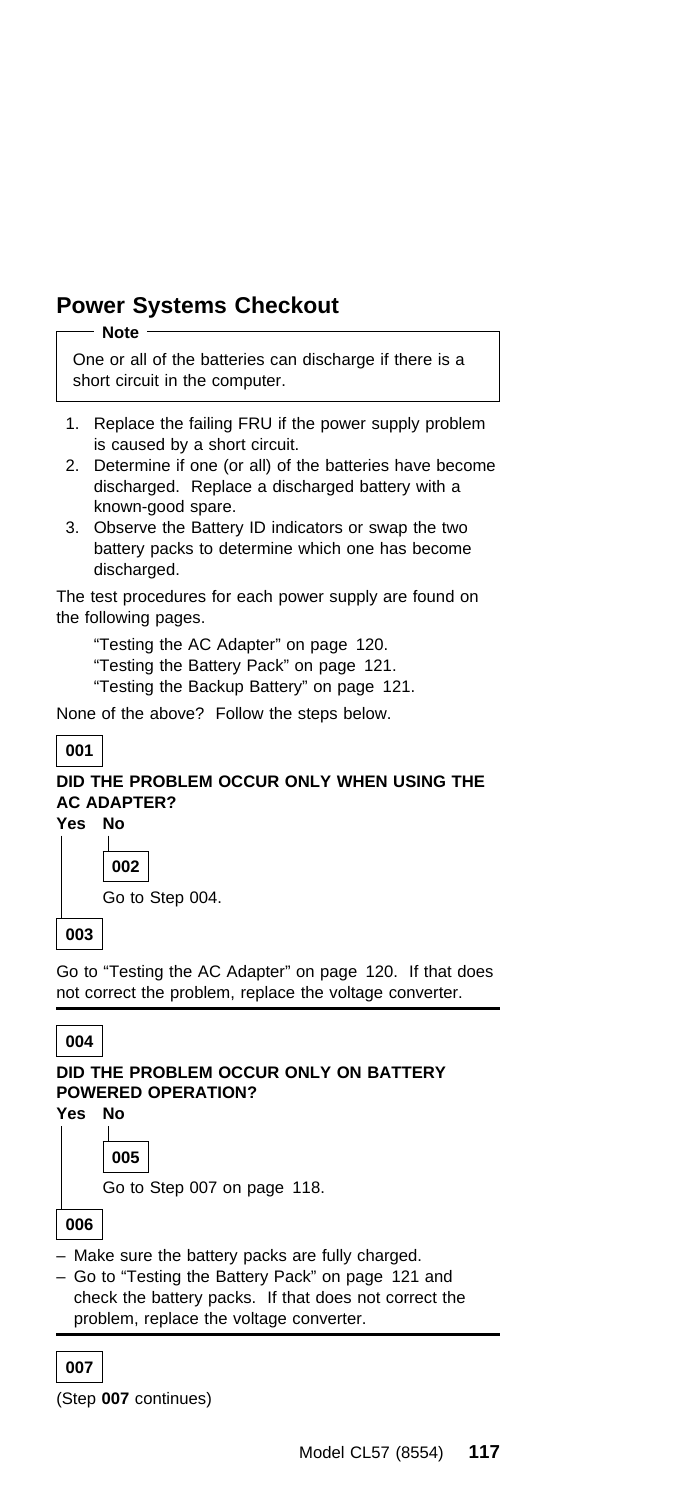(CONTINUED)

| 007 (continued)<br>DO ALL SYSTEM STATUS INDICATORS REMAIN OFF<br><b>AFTER POWER ON?</b><br>Yes No<br>008<br>Go to Step 016 on page 119.<br>009                                                                                 |
|--------------------------------------------------------------------------------------------------------------------------------------------------------------------------------------------------------------------------------|
| Remove the following if installed:                                                                                                                                                                                             |
| Battery packs<br>٠<br>Backup battery<br>٠<br>IC DRAM card<br>٠<br>Internal Data/Fax modem<br>Serial adapter<br>٠<br>Numeric keypad<br>٠<br>Math coprocessor<br>٠<br>Mouse<br>٠<br>External display<br>٠<br>$-$ Go to Step 010. |
| 010<br>- Plug in the AC adapter and power-on the computer.<br>DOES ANY INDICATOR REMAIN ON?<br>Yes<br>No<br>011                                                                                                                |

– Power-off the computer and remove the following.

- Hard disk drive
- Diskette drive
- LCD cables
- Keyboard flexible cables
- Power-on the computer again.
- Go to Step 013.

### **012**

Suspect one of the options or devices.

- Reinstall each of the options or devices to the computer one at a time, and power-on the computer to see if the original problem occurs.
- Replace the last installed option or device when the problem occurs.

### **013**

(Step **013** continues)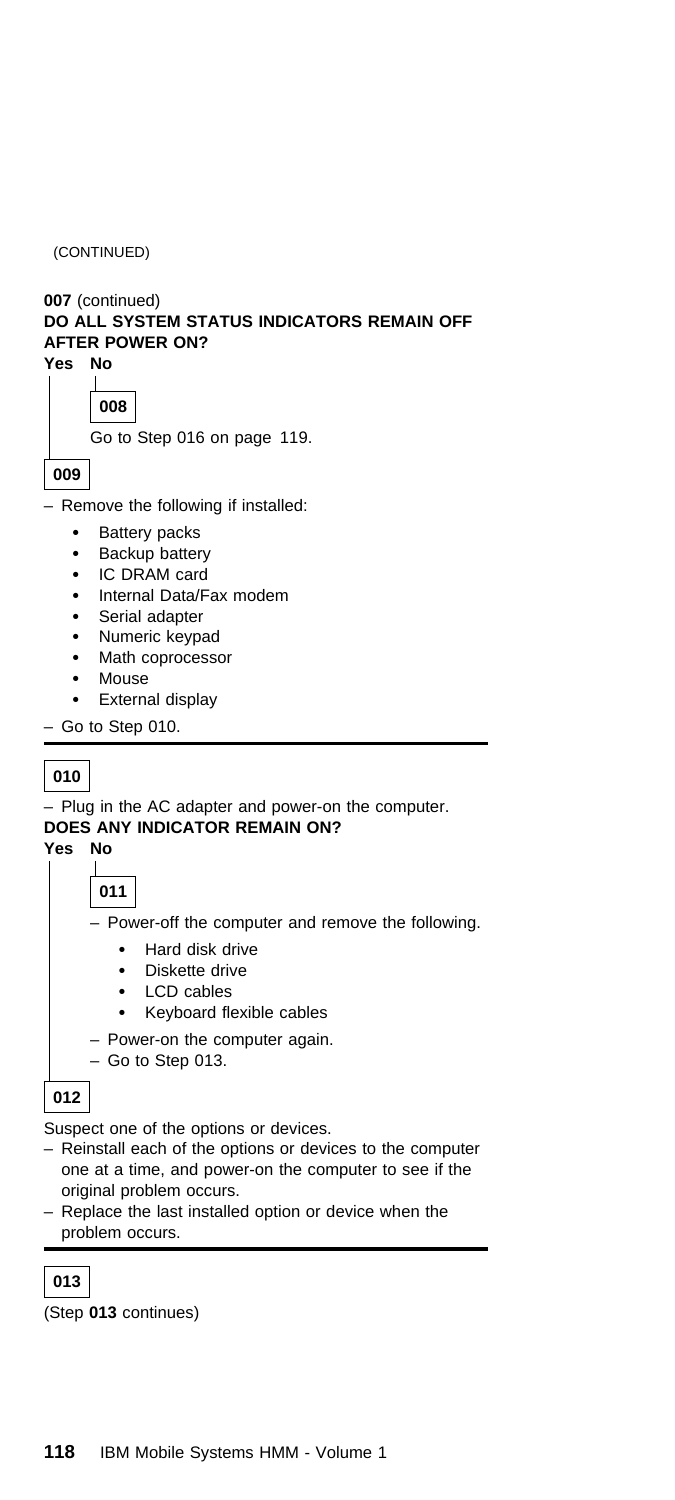#### **013** (continued) **DOES ANY INDICATOR REMAIN ON? Yes No**

#### $\bot$ **014**

– Replace the following FRUs one at a time until the problem is corrected.

- Indicator card
- System board
- Voltage converter

### **015**

Suspect one of the devices.

- Reinstall each of the devices to the computer one at a time, and power-on the computer to see if the original problem occurs.
- Replace the last installed device when the problem occurs.

### **016**

– Observe the system-status indicators for about 1 second after power on.

| <b>System-Status</b><br>Indicator | <b>Condition A</b> | <b>Condition B</b> |
|-----------------------------------|--------------------|--------------------|
| Power-On                          | Off                | On                 |
| Suspend Mode                      | Off                | On                 |
| Scroll Lock                       | On                 | Off                |
| Caps Lock                         | On                 | Off                |
| Numeric Lock                      | On                 | Off                |
| Diskette Drive                    | On                 | Off                |
| <b>Hard Disk Drive</b>            | On                 | Off                |
| Battery ID 2                      | Off                | On                 |
| <b>Battery Status 2</b>           | Off                | On                 |
| Battery ID 1                      | Off                | On                 |
| <b>Battery Status 1</b>           | Off                | On                 |
| <b>Carrier Detect</b>             |                    |                    |

If the status lights match either condition A or B, replace the voltage converter. If the status lights are different from condition A or B, or replacing the voltage converter does not correct the problem, go to "Undetermined Problem" on page 130.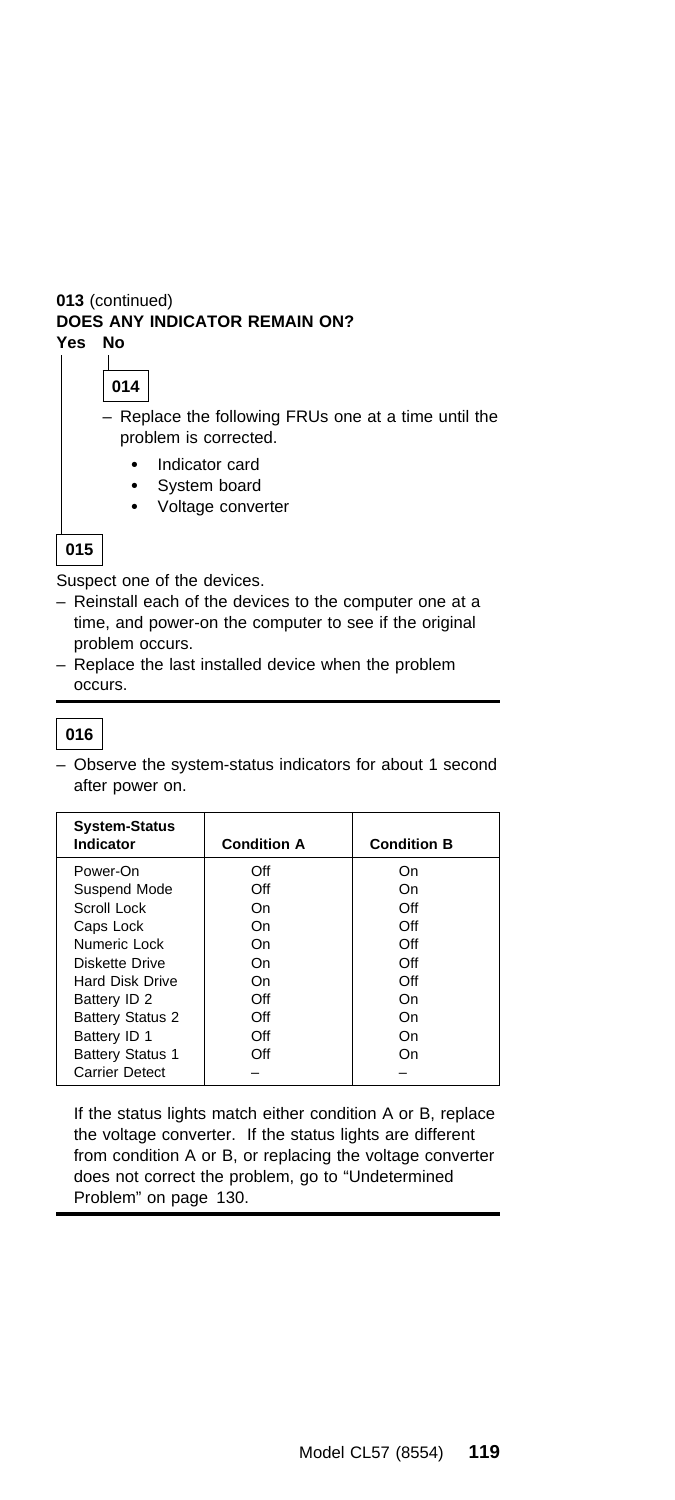#### **Testing the AC Adapter:** If the Power-On

indicator is not on, check the power cord of the AC adapter for proper installation and continuity.

1. If any noise can be heard from the AC adapter when it is plugged into line voltage, replace the AC adapter with a new one.

If no noise can be heard from the adapter, go to Step 3.

- 2. If the noise still comes from the new AC adapter, suspect the computer. Replace the AC adapter with the original one, then go to the next step. If no noise comes from the new adapter, the original adapter has the problem.
- 3. Unplug the AC adapter cable from the computer and measure the output voltages at the plug of the AC adapter cable. Connect the minus lead of the volt-ohm meter to pin 3 during the measurement.



| Pin | Voltage (V dc)    |
|-----|-------------------|
|     | $+18$ to $+22$    |
|     | $+17$ to $+21$    |
|     | <b>GND</b>        |
|     | Communication GND |

- If the voltages are not correct:
	- 1. Unplug the AC adapter from the ac power outlet and leave it for a few minutes.
	- 2. Plug the AC adapter into the ac outlet.
	- 3. Measure the output voltages of the AC adapter.
	- 4. If the voltages are still not correct, replace the AC adapter.
- If the voltages are OK, plug the cable into the computer and try the failing operation again.

If the problem still remains, replace the voltage converter. If the problem disappeared, suspect the installation and continuity of the AC adapter cable.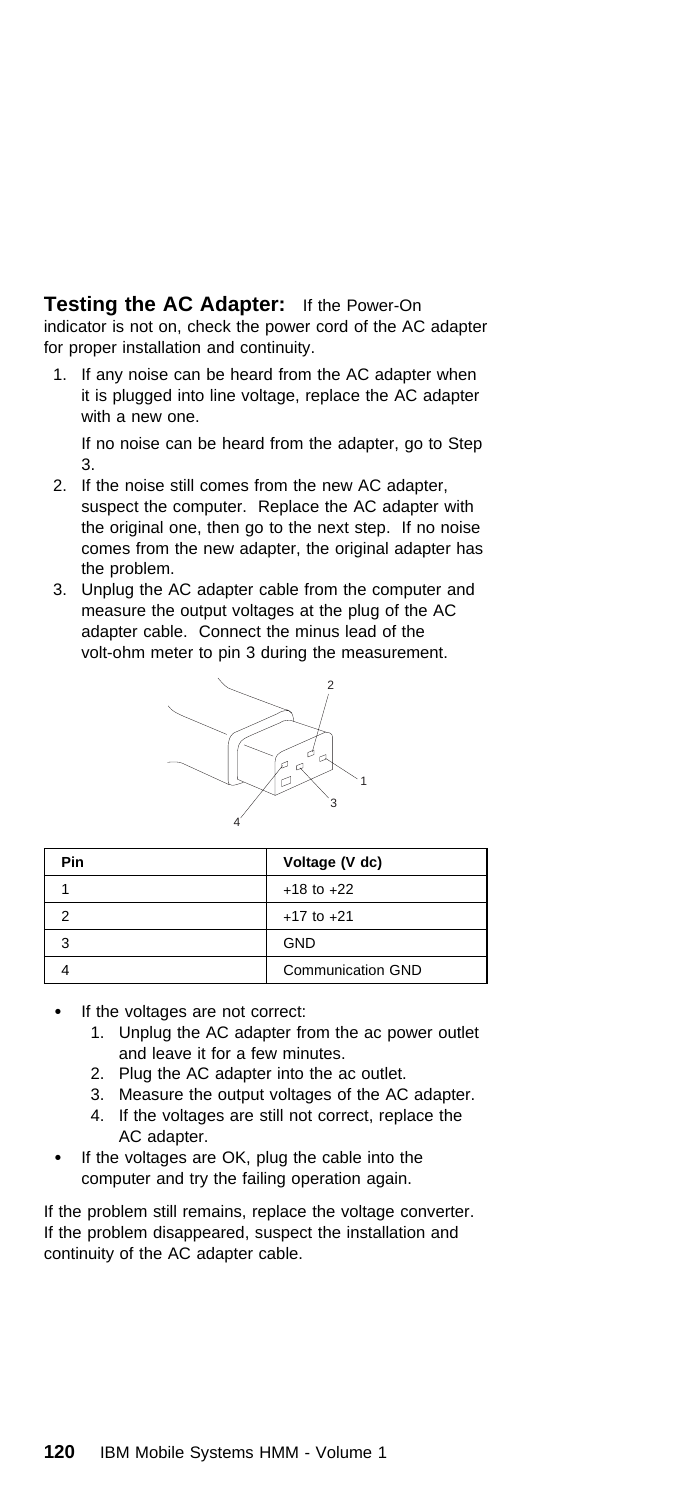### **Testing the Battery Pack**

1. Remove each battery pack and measure the voltage at the battery terminals between (+) and (−).



| <b>Terminal</b> | Voltage (V dc)           |
|-----------------|--------------------------|
| $(+)$           | $+12$ to $+18$           |
| $T_{\rm b}$     | <b>Thermal Detection</b> |
| $\sim$          | Ground                   |

- If the voltage is less than  $+12$  V dc, the battery pack is discharged or defective.
- If the voltage is more than +12 V dc, go to the next step.
- 2. Using a low-power ohm meter, measure the resistance at the battery terminals between (T) and (−). The resistance must be 500 ohms to 20 kilohms.

If the resistance is out of range, replace the battery pack.

### **Testing the Backup Battery**

- 1. Remove the keyboard and the top cover.
- 2. Disconnect the battery connector from the system board.
- 3. Measure the voltage of the backup battery.



| Wire         | Voltage (V dc)   |
|--------------|------------------|
| Red          | $+2.5$ to $+3.7$ |
| <b>Black</b> | Ground           |

If the voltage is correct, replace the system board. If it is not, the backup battery is discharged by a short circuit or is defective.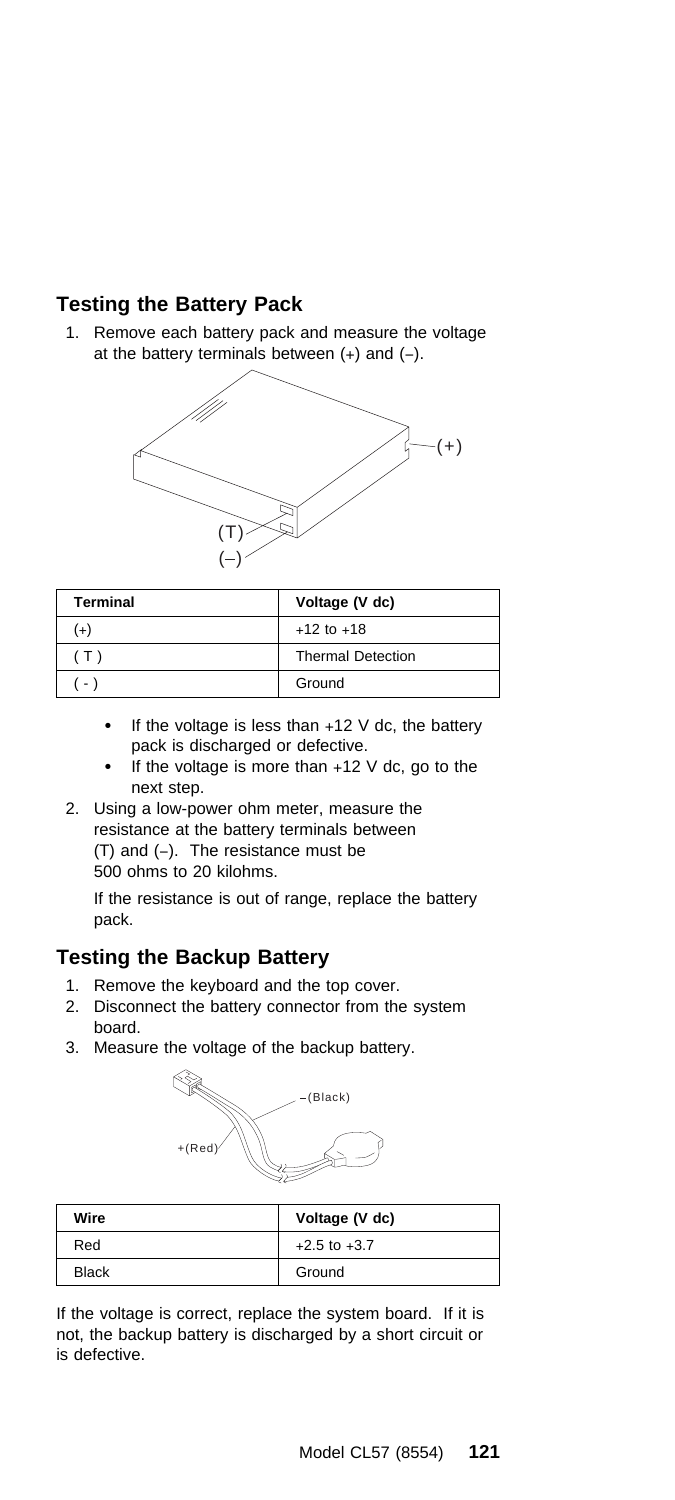### **Symptom-to-FRU Index**

The Symptom-to-FRU Index lists error symptoms and possible causes. The most likely cause is listed first. Always begin with "General Checkout" on page 112. This index also can be used to help you decide which FRUs to have available when servicing a computer.

If you are unable to correct the problem using this index, go to "Undetermined Problem" on page 130.

#### **IMPORTANT:**

- 1. If you have both an error message and an incorrect audio response, diagnose the error message first.
- 2. If you cannot run the advanced diagnostics tests, but did receive a POST error message, diagnose the POST error message.
- 3. If you did not receive an error message, look for a description of your error symptoms in the first part of this index.
- 4. Check all power supply voltages before you replace the system board. (See "Power Systems Checkout" on page 117.)
- 5. If an error message is not listed, there is a device installed that requires an additional diskette or service manual. Refer to the diskette or service manual for that device.

#### **How to Read POST Error Messages**

POST error messages are displayed on the screen as 3, 4, 5, or 8 digits. The error messages that can be displayed as shorter POST messages are highlighted in this Symptom-to-FRU Index.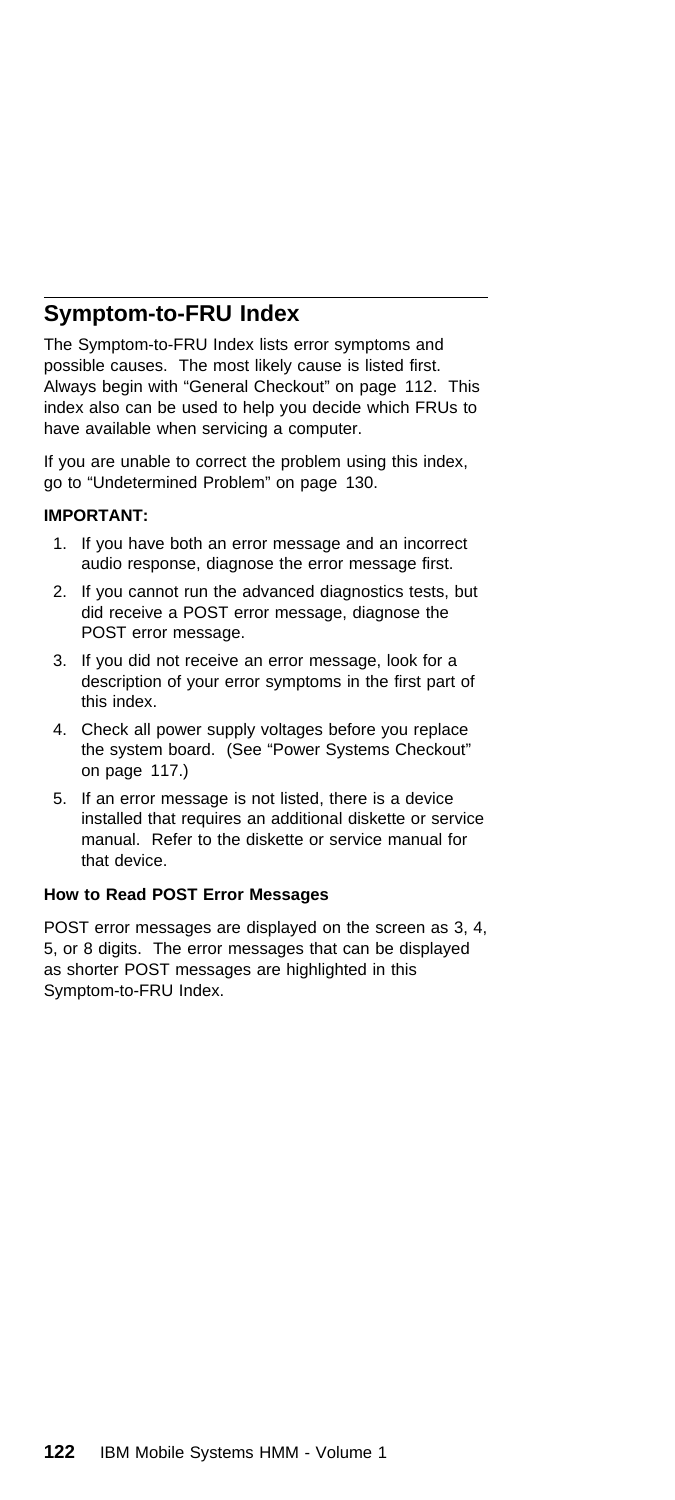In the following index, an  $X$  in an error message can be any number.

### **Numeric Error Codes**

| <b>Symptom/Error</b>                                                                                                                                       | <b>FRU/Action</b>                                                                                                                               |
|------------------------------------------------------------------------------------------------------------------------------------------------------------|-------------------------------------------------------------------------------------------------------------------------------------------------|
| 00010200, 00010300,<br>00010400, 00010700                                                                                                                  | <b>System Board</b><br>$1_{-}$                                                                                                                  |
| 00010800                                                                                                                                                   | <b>System Board</b><br>1.<br>2.<br>Communications<br>Cartridge                                                                                  |
| 00011000<br>(See "Memory Checkout" on<br>page 115 before replacing<br>any FRUs.)                                                                           | IC DRAM Card or<br>1.<br><b>Memory Module</b><br>2.<br><b>System Board</b>                                                                      |
| 000110XX                                                                                                                                                   | <b>IC DRAM Card or</b><br>1.<br><b>Memory Module</b><br>System Board<br>2.                                                                      |
| 000113XX                                                                                                                                                   | 1.<br><b>System Board</b><br>Communications<br>2.<br>Cartridge<br>3.<br>Any Drive                                                               |
| 000114XX                                                                                                                                                   | 1.<br><b>Communications</b><br>Cartridge                                                                                                        |
| 000118XX                                                                                                                                                   | IC DRAM Card or<br>1.<br><b>Memory Module</b><br>2.<br><b>System Board</b>                                                                      |
| 00016100                                                                                                                                                   | See "Testing the<br>1.<br>Backup Battery" on<br>page 121.<br>System Board<br>2.<br>Voltage Converter<br>3.                                      |
| 00016300, 00016400,<br>00016500, 00016900<br>(If setting configuration<br>does not solve the problem,<br>see "Checking Installed<br>Devices" on page 131.) | <b>Set Configuration</b><br>1.<br>System Board<br>2.<br>3.<br>Communications<br>Cartridge<br><b>Hard Disk Drive</b><br>4.<br>IC DRAM Card<br>5. |
| 000166XX                                                                                                                                                   | <b>Memory Module</b><br>6.<br>1 <sub>1</sub><br><b>Communications</b><br>Cartridge                                                              |
| 000171XX                                                                                                                                                   | See "Testing the<br>1.<br>Backup Battery" on<br>page 121.<br>System Board<br>2.                                                                 |
| 000172XX                                                                                                                                                   | 1.<br><b>System Board</b>                                                                                                                       |
| 00017300                                                                                                                                                   | See "Testing the<br>1.<br>Backup Battery" on<br>page 121.<br>System Board<br>2.<br>Voltage Converter<br>3.                                      |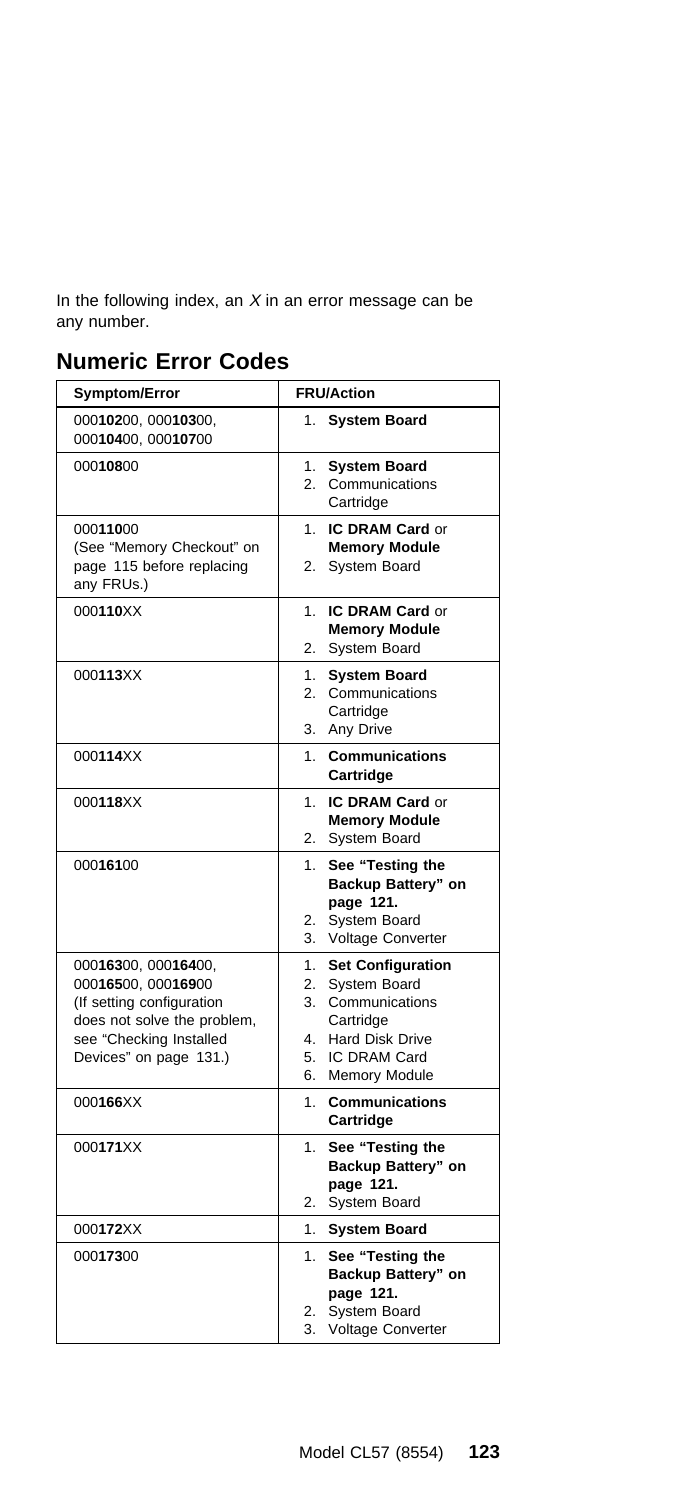| Symptom/Error                                                                                        | <b>FRU/Action</b>                                                                                                                                                  |
|------------------------------------------------------------------------------------------------------|--------------------------------------------------------------------------------------------------------------------------------------------------------------------|
| 00017400<br>(If Automatic Configuration<br>does not solve the problem,<br>run Advanced Diagnostics.) | <b>Set Configuration</b><br>1.<br>System Board<br>2.<br>Math Coprocessor<br>3.                                                                                     |
| 00019000, 000191XX                                                                                   | 1.<br><b>System Board</b>                                                                                                                                          |
| 00019200                                                                                             | 1.<br><b>Lid Switch</b><br>2.<br>Keyboard Control Card<br>3.<br>System Board                                                                                       |
| 00019300                                                                                             | 1.<br><b>System Board</b>                                                                                                                                          |
| 000199XX                                                                                             | 1.<br><b>System Board</b>                                                                                                                                          |
| 0001XXXX<br>(not listed above)                                                                       | 1.<br><b>System Board</b><br>2.<br>Communications<br>Cartridge<br><b>Indicator Card</b><br>3.                                                                      |
| 0002XXXX                                                                                             | <b>IC DRAM Card or</b><br>1.                                                                                                                                       |
| (See "Memory Checkout" on<br>page 115 before replacing<br>any FRUs.)                                 | <b>Memory Module</b><br>System Board<br>2.                                                                                                                         |
| 00030100, 00030500                                                                                   | <b>Keyboard Control</b><br>1.<br>Card<br>System Board<br>2.<br>Keyboard or Numeric<br>3.<br>Keypad                                                                 |
| 00030200, 00030300,<br>00030400                                                                      | <b>System Board</b><br>1.<br>Keyboard Control Card<br>2.<br>3.<br>Keyboard or Numeric<br>Keypad                                                                    |
| 00030600                                                                                             | <b>Keyboard or Numeric</b><br>1.<br>Keypad<br><b>Auxiliary Input Device</b><br>2.<br>Keyboard Control Card<br>3.<br>4.<br>System Board<br>5.<br>I/O Panel Assembly |
| 0004XXXX                                                                                             | 1.<br><b>System Board</b><br>Any Parallel Device<br>2.<br>3.<br><b>Communication Cable</b><br>4.<br>I/O Panel Assembly                                             |
| 000601XX                                                                                             | 1.<br><b>Diskette Drive</b><br>2.<br>System Board<br>3.<br>Diskette Drive Cable                                                                                    |
| 000602XX                                                                                             | 1.<br><b>Defective Diskette</b>                                                                                                                                    |
| 000655XX, 000662XX<br>000670XX to 000675XX                                                           | 1.<br><b>System Board</b><br>2.<br><b>Diskette Drive</b><br>3.<br>Diskette Drive Cable                                                                             |
| 0006XXXX<br>Unsupported drive or cable.                                                              | 1.<br><b>Diskette Drive</b><br>2.<br>System Board<br>3.<br><b>Diskette Drive Cable</b>                                                                             |
| 000720XX                                                                                             | 1.<br><b>System Board</b><br>2.<br>Math Coprocessor                                                                                                                |
| 0007XXXX                                                                                             | 1.<br><b>Math Coprocessor</b><br>2.<br>System Board                                                                                                                |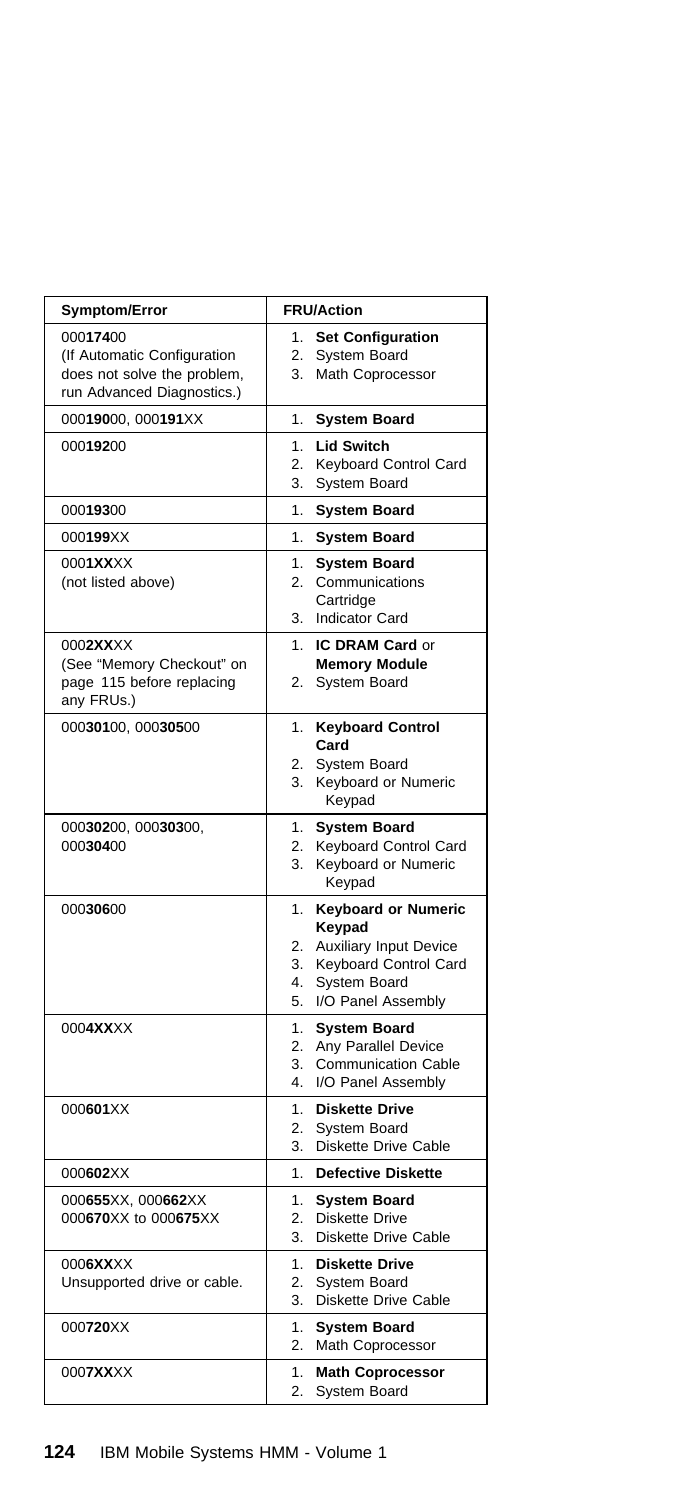| Symptom/Error                                                                     | <b>FRU/Action</b>                                                                                                                                         |
|-----------------------------------------------------------------------------------|-----------------------------------------------------------------------------------------------------------------------------------------------------------|
| 0011XX00                                                                          | <b>System Board</b><br>1.<br>Serial Connector<br>2.<br>Any Serial Device<br>3.<br><b>Communication Cable</b><br>4.                                        |
| 0014XXXX<br>(See "Printer Checkout" on<br>page 468 before replacing<br>any FRUs.) | Printer<br>1.<br>System Board<br>2.                                                                                                                       |
| 0024XX00                                                                          | 1.<br><b>Display Control Card</b><br>Voltage Converter<br>2.                                                                                              |
| 005002XX, 005006XX,<br>005008XX                                                   | <b>Display Control Card</b><br>1.<br>Voltage Converter<br>2.<br><b>External Display</b><br>3.<br>I/O Panel Assembly<br>4.                                 |
| 005004XX, 005010XX,<br>005032XX                                                   | 1.<br><b>Display Control Card</b><br><b>LCD Panel</b><br>2.<br><b>LCD Cable</b><br>3.                                                                     |
| 005009XX                                                                          | 1.<br><b>External Display</b><br>Display Control Card<br>2.<br>I/O Panel Assembly<br>3.                                                                   |
| 00860100, 00860200<br>00861700, 00861800                                          | 1.<br><b>Mouse or Trackball</b><br>2.<br><b>System Board</b><br>3.<br>Numeric Keypad<br>I/O Panel Assembly<br>4.                                          |
| 0086XX00                                                                          | <b>System Board</b><br>1.<br>Mouse or Trackball<br>2.<br>Numeric Keypad<br>3.<br>4.<br>I/O Panel Assembly                                                 |
| 0101XXXX                                                                          | See "Fax/Modem<br>1.<br>Checkout" on<br>page 466.                                                                                                         |
| 010436XX                                                                          | <b>System Board</b><br>1.<br>2.<br>Hard Disk Drive<br>Hard Disk Drive Cable<br>3.                                                                         |
| 0104XXXX                                                                          | 1.<br><b>Hard Disk Drive</b><br>2.<br>System Board<br>3.<br>Hard Disk Drive Cable                                                                         |
| 0130XXXX                                                                          | 1.<br><b>Indicator Card</b><br>System Board<br>2.<br>Keyboard Control Card<br>3.                                                                          |
| 0137XXXX                                                                          | 1.<br><b>Serial Adapter</b><br>System Board<br>2.<br>3.<br>Communication<br>Adapter Holder<br>4.<br>Any Serial Device<br><b>Communication Cable</b><br>5. |
| 0166XXXX, 0167XXXX                                                                | 1.<br><b>Adapter in</b><br>Communications<br>Cartridge<br>2.<br>Communications<br>Cartridge                                                               |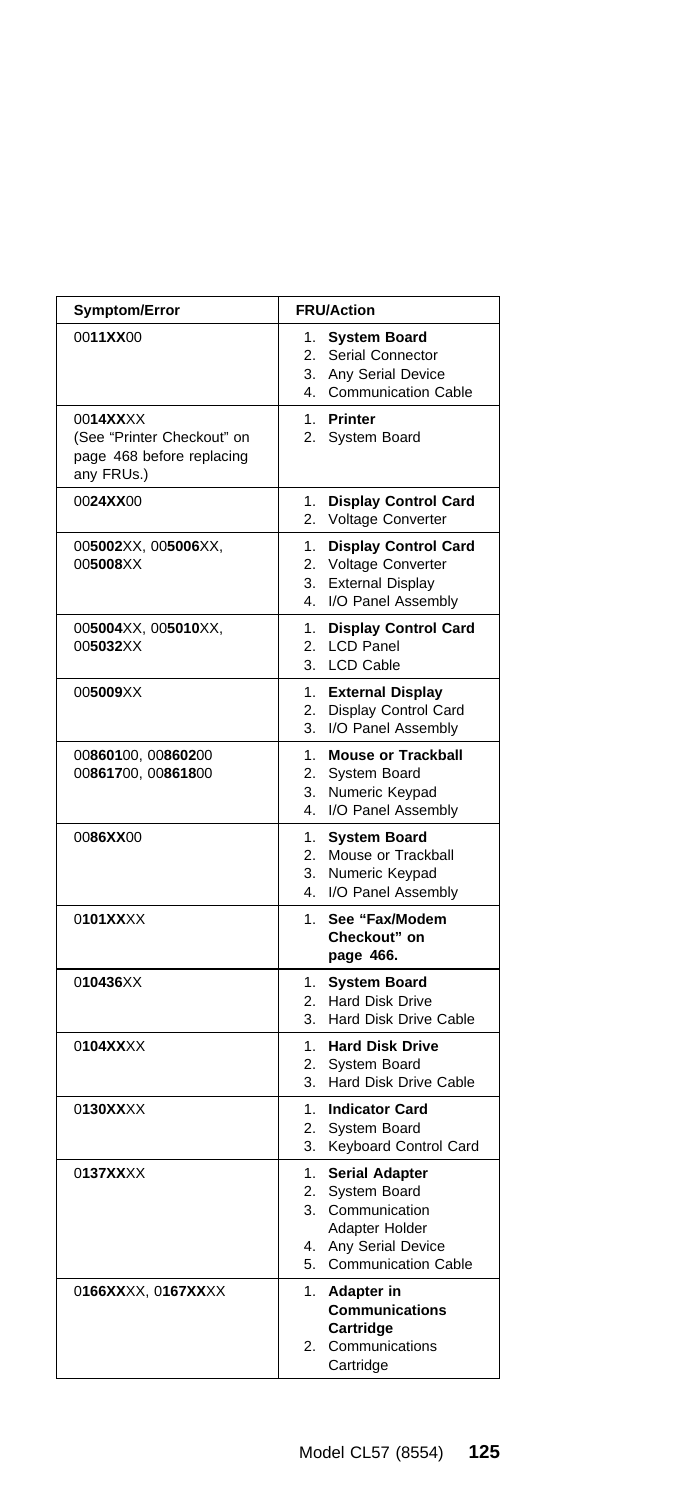| <b>Symptom/Error</b>                                                                           | <b>FRU/Action</b>                                                                                                                                                                                                                                                        |
|------------------------------------------------------------------------------------------------|--------------------------------------------------------------------------------------------------------------------------------------------------------------------------------------------------------------------------------------------------------------------------|
| 19990301<br>(Startup drive not found.)                                                         | 1. Start the backup<br>copy of the<br><b>Reference Diskette</b><br>and verify if the<br>startup sequence is<br>correct.<br>a. Select Set<br>features from the<br>Main Menu.<br>b Select Set<br>startup<br>sequence.<br>c. Check the list of<br>devices on the<br>screen. |
| 19990302<br>(Operating system not<br>found.)                                                   | Make sure that an<br>$1 \quad$<br>operating system is<br>installed.<br>2. Hard Disk Drive<br>3. System Board<br>Hard Disk Drive Cable<br>4                                                                                                                               |
| 1998XXXX, 19990303<br>(See "Hard Disk Partition"<br>on page 132 before<br>replacing any FRUs.) | 1. Restore the system<br>programs onto the<br>system partition.<br>Set configuration<br>2.<br>3. Hard Disk Drive<br>4. System Board<br>Hard Disk Drive Cable<br>5                                                                                                        |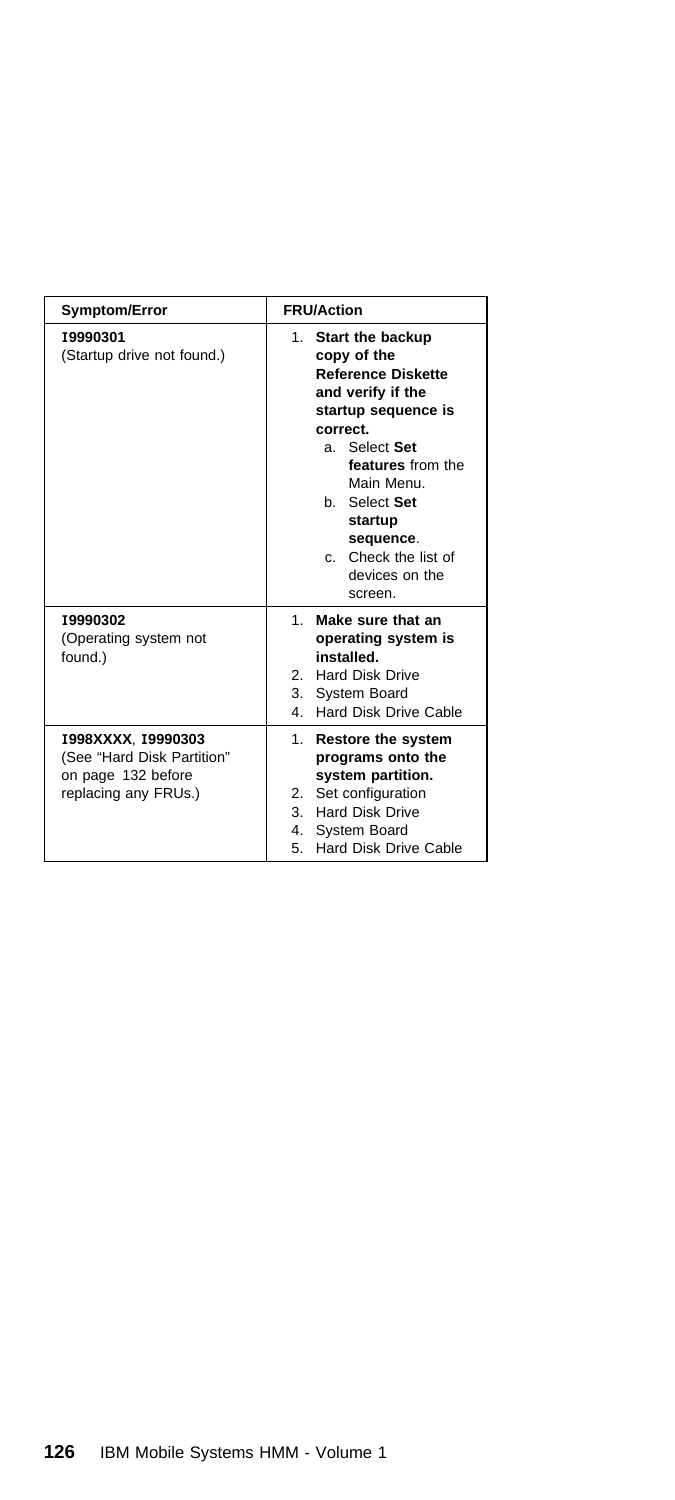## **Beep Symptoms**

| <b>Symptom/Error</b>                                                                                                                                                                               | <b>FRU/Action</b>                                                                              |  |
|----------------------------------------------------------------------------------------------------------------------------------------------------------------------------------------------------|------------------------------------------------------------------------------------------------|--|
| Continuous beep.                                                                                                                                                                                   | <b>System Board</b><br>1.                                                                      |  |
| Repeating short beeps.<br>(See "External<br>Keyboard/Auxiliary Input<br>Device Checkout" on<br>page 465 before replacing<br>any FRUs.)                                                             | Keyboard<br>1.<br>Keyboard Control Card<br>2.<br>System Board<br>3.                            |  |
| One long and one short<br>beep.                                                                                                                                                                    | 1. System Board                                                                                |  |
| One long and two short<br>beeps.                                                                                                                                                                   | <b>Display Control Card</b><br>$1_{-}$<br>2.<br>System Board                                   |  |
| One short beep and a<br>blank, unreadable, or<br>flashing display with no<br>external display attached.<br>(See "CL57 LCD FRU<br>Replacement Notice" on<br>page 133 before replacing<br>any FRUs.) | <b>LCD Panel</b><br>$1 \quad$<br>2. Display Control Card<br>System Board<br>3.<br>4. LCD Cable |  |
| One short beep and<br>Diskette Prompt or a<br>program load from the hard<br>disk or unable to read<br>diskette.                                                                                    | 1<br><b>Diskette Drive</b><br><b>System Board</b><br>2.<br>Diskette Drive Cable<br>3.          |  |
| Two short beeps and a<br>blank display.                                                                                                                                                            | 1. System Board                                                                                |  |

### **Miscellaneous Symptoms**

**Note:** A no beep symptom can be caused by incorrect volume setting of the speaker. Set the speaker volume to its maximum position.

| <b>Symptom/Error</b>                                                                                                                          | <b>FRU/Action</b>                                                                                                                                                                                                    |  |
|-----------------------------------------------------------------------------------------------------------------------------------------------|----------------------------------------------------------------------------------------------------------------------------------------------------------------------------------------------------------------------|--|
| A no beep and a blank or<br>unreadable display during<br>POST.<br>(See "Power Systems<br>Checkout" on page 117<br>before replacing any FRUs.) | <b>System Board</b><br>1.<br><b>Voltage Converter</b><br>2.<br>Communications<br>3<br>Cartridge<br><b>Hard Disk Drive</b><br>4<br>Display Control Card<br>5.<br>Any options<br>6.<br>7. Power source when<br>failing |  |
| A no beep with a blinking<br>cursor.                                                                                                          | <b>System Board</b><br>1.<br>Display Control Card<br>2.<br>Communications<br>3<br>Cartridge                                                                                                                          |  |
| A no beep with a normal<br>display during POST.                                                                                               | <b>Speaker</b><br>1.<br>Indicator Card<br>$\mathcal{P}$<br>3.<br><b>System Board</b><br>4.<br><b>Keyboard Control Card</b>                                                                                           |  |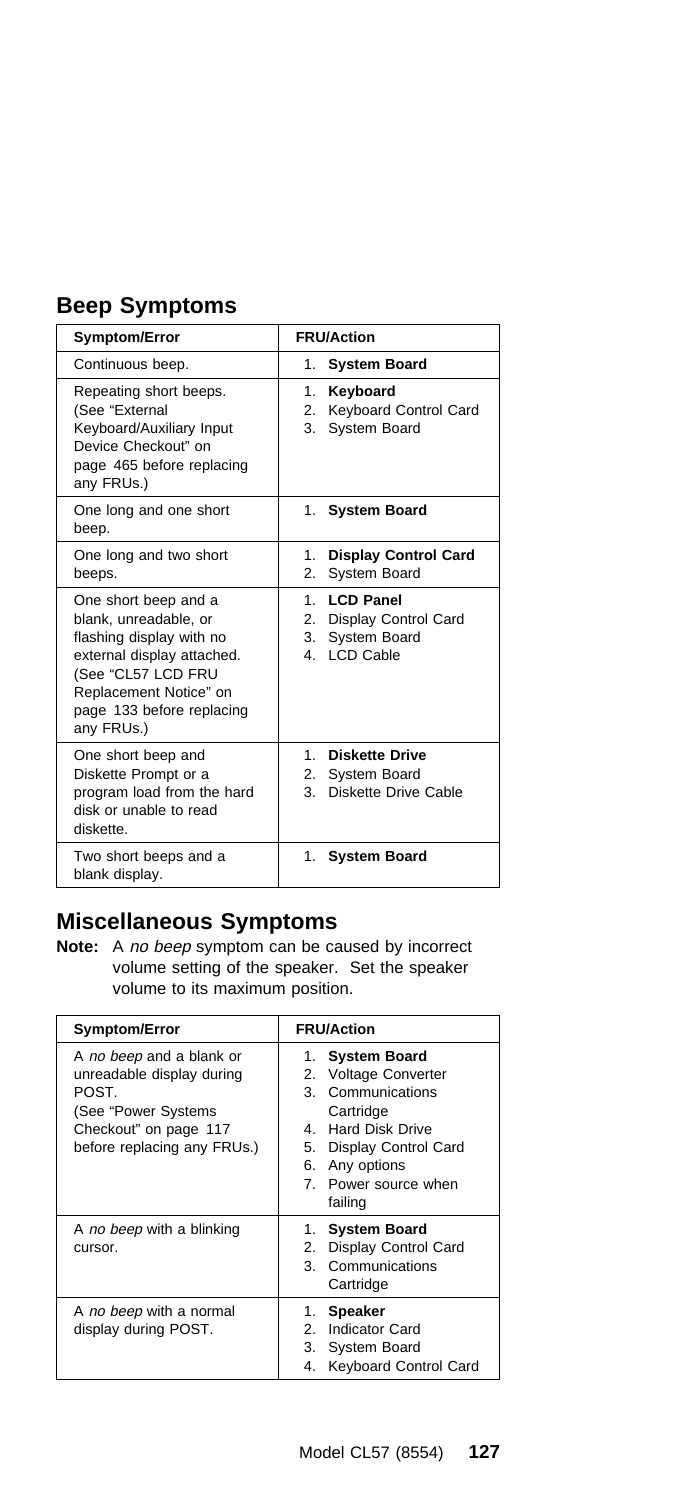| <b>Symptom/Error</b>                                                                                                                                                                                   | <b>FRU/Action</b>                                                                                           |  |
|--------------------------------------------------------------------------------------------------------------------------------------------------------------------------------------------------------|-------------------------------------------------------------------------------------------------------------|--|
| A no beep and the<br>computer hangs after<br>displaying memory count.                                                                                                                                  | <b>System Board</b><br>1.<br>2.<br>Communications<br>Cartridge<br><b>Hard Disk Drive</b><br>3.              |  |
| LCD too dark, unable to<br>adjust contrast or<br>brightness.<br>(See "CL57 LCD FRU<br>Replacement Notice" on<br>page 133 before replacing<br>any FRUs.)                                                | 1.<br><b>LCD Panel</b><br>2.<br>Regulator<br>3.<br><b>Voltage Converter</b>                                 |  |
| LCD unreadable or illegible.<br>(See "CL57 LCD FRU<br>Replacement Notice" on<br>page 133 before replacing<br>any FRUs.)                                                                                | <b>LCD Panel</b><br>1.<br>2.<br>Display Control Card<br><b>LCD Cable</b><br>3.                              |  |
| Missing or discolored dots<br>on the LCD panel.                                                                                                                                                        | See "CL57 LCD FRU<br>1.<br><b>Replacement Notice"</b><br>on page 133.                                       |  |
| Unable to turn the LCD on<br>and off.                                                                                                                                                                  | 1.<br>Regulator<br>2.<br><b>Voltage Converter</b><br><b>LCD Cable</b><br>3.                                 |  |
| Blank screen, or extra<br>horizontal or vertical line(s)<br>displayed on upper or lower<br>half of the LCD.<br>(See "CL57 LCD FRU<br>Replacement Notice" on<br>page 133 before replacing<br>any FRUs.) | <b>LCD Panel</b><br>1.<br>2.<br>Display Control Card<br>3.<br><b>LCD Cable</b>                              |  |
| Four battery indicators are<br>blinking.<br>Battery ID 1<br><b>Battery Status 1</b><br>Battery ID 2<br><b>Battery Status 2</b>                                                                         | 1.<br><b>Voltage Converter</b><br>2.<br><b>System Board</b>                                                 |  |
| System status indicator is<br>incorrectly blinking or stays<br>on.                                                                                                                                     | 1.<br><b>Related Device</b><br>2.<br>System Board<br>3.<br><b>Indicator Card</b>                            |  |
| System status indicator<br>stays off, but the POST<br>ends without an error.                                                                                                                           | <b>Indicator Card</b><br>1.<br>System Board<br>2.<br><b>Related Device</b><br>3.                            |  |
| Reference Diskette does not<br>work. (Try another<br>Reference Diskette or any<br>bootable diskette before<br>replacing FRUs. Ensure all<br>correct level drivers are<br>loaded.)                      | 1.<br><b>Diskette Drive</b><br>System Board<br>2.<br>3.<br>Diskette Drive Cable<br>4.<br>Reference Diskette |  |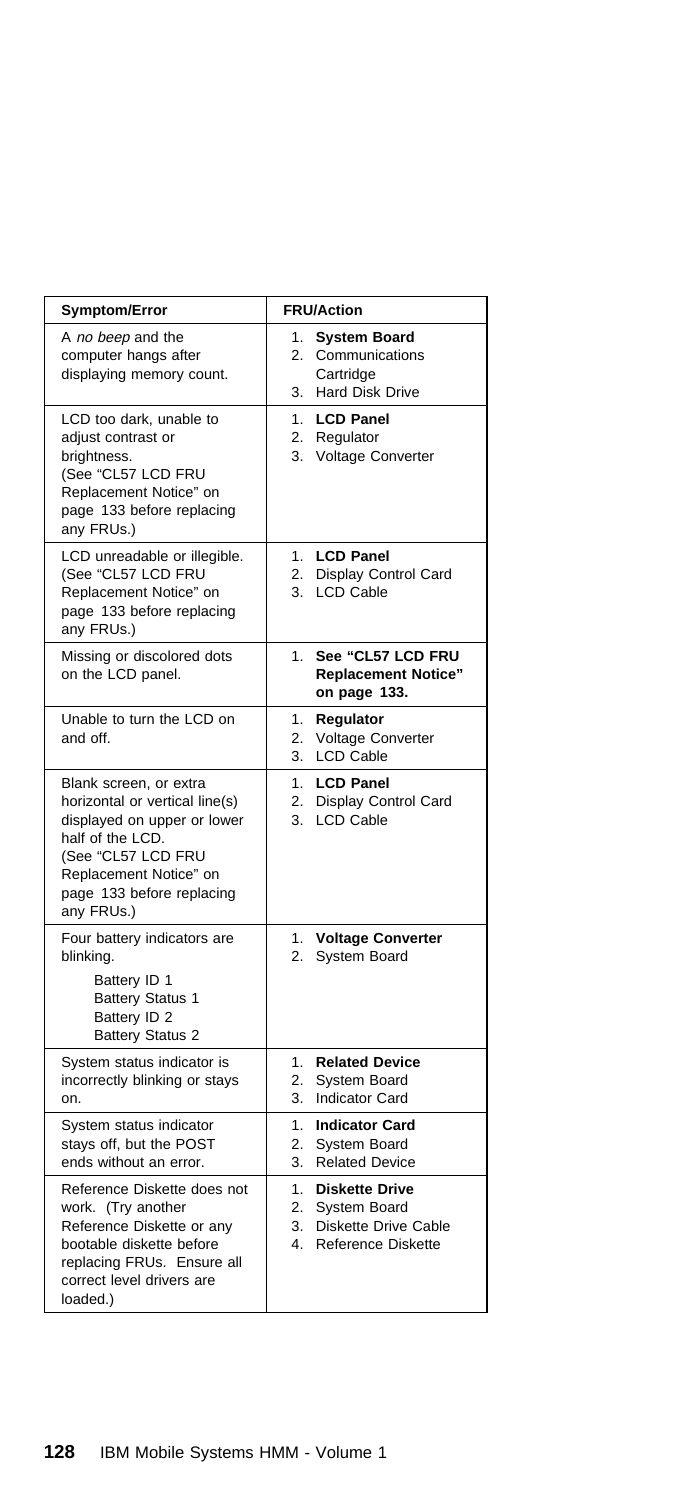| Symptom/Error                                                                                                                                    | <b>FRU/Action</b>                                                                                                                                                                                                                                      |  |  |
|--------------------------------------------------------------------------------------------------------------------------------------------------|--------------------------------------------------------------------------------------------------------------------------------------------------------------------------------------------------------------------------------------------------------|--|--|
| Keyboard does not work.                                                                                                                          | <b>Keyboard Control</b><br>1.<br>Card<br><b>Keyboard Cable</b><br>2.<br>Numeric Keypad if<br>3.<br>used<br>System Board<br>4.                                                                                                                          |  |  |
| One or more keys do not<br>work.<br>(See "External<br>Keyboard/Auxiliary Input<br>Device Checkout" on<br>page 465 before replacing<br>any FRUs.) | Keyboard<br>1.<br>Numeric Keypad<br>2.<br>Keyboard Control Card<br>3.                                                                                                                                                                                  |  |  |
| External display problems.<br>(See "External Display<br>Self-Test" on page 464<br>before replacing any FRUs.)                                    | 1.<br><b>External Display</b><br>Display Control Card<br>2.                                                                                                                                                                                            |  |  |
| Incorrect memory size<br>during POST.<br>(See "Memory Checkout" on<br>page 115 before replacing<br>any FRUs.)                                    | <b>System Board</b><br>1.<br><b>Memory Module</b><br>2.<br>IC DRAM Card<br>3.                                                                                                                                                                          |  |  |
| Computer hang or<br>Intermittent hang.<br>(See "Undetermined<br>Problem" on page 130<br>before replacing any FRUs.)                              | <b>System Board</b><br>1.<br>Hard Disk Drive Cable<br>2.<br><b>Hard Disk Drive</b><br>3.<br>4.<br>Replace the last device<br>being tested<br>Display Control Card<br>5.<br><b>Memory Module</b><br>6.<br>IC DRAM Card<br>7.<br>Voltage Converter<br>8. |  |  |
| The computer goes into<br>suspend mode after the<br>POST.                                                                                        | <b>System Board</b><br>1.<br>Voltage Converter<br>2.<br>Lid Switch<br>3.<br>Keyboard Control Card<br>4.                                                                                                                                                |  |  |
| The computer does not<br>suspend or resume.                                                                                                      | 1.<br><b>System Board</b><br>Voltage Converter<br>2.<br>Lid Switch<br>3.<br>4.<br>Keyboard Control Card                                                                                                                                                |  |  |
| The computer does not<br>power off.                                                                                                              | 1.<br><b>Voltage Converter</b><br>2.<br>System Board<br>Indicator Card<br>3.                                                                                                                                                                           |  |  |
| Real-time clock inaccurate.<br>(See "Testing the Backup<br>Battery" on page 121 before<br>replacing any FRUs.)                                   | 1.<br><b>Backup Battery</b><br>System Board<br>2.                                                                                                                                                                                                      |  |  |
| Printer problems.                                                                                                                                | 1.<br>See "Printer<br>Checkout" on<br>page 468.                                                                                                                                                                                                        |  |  |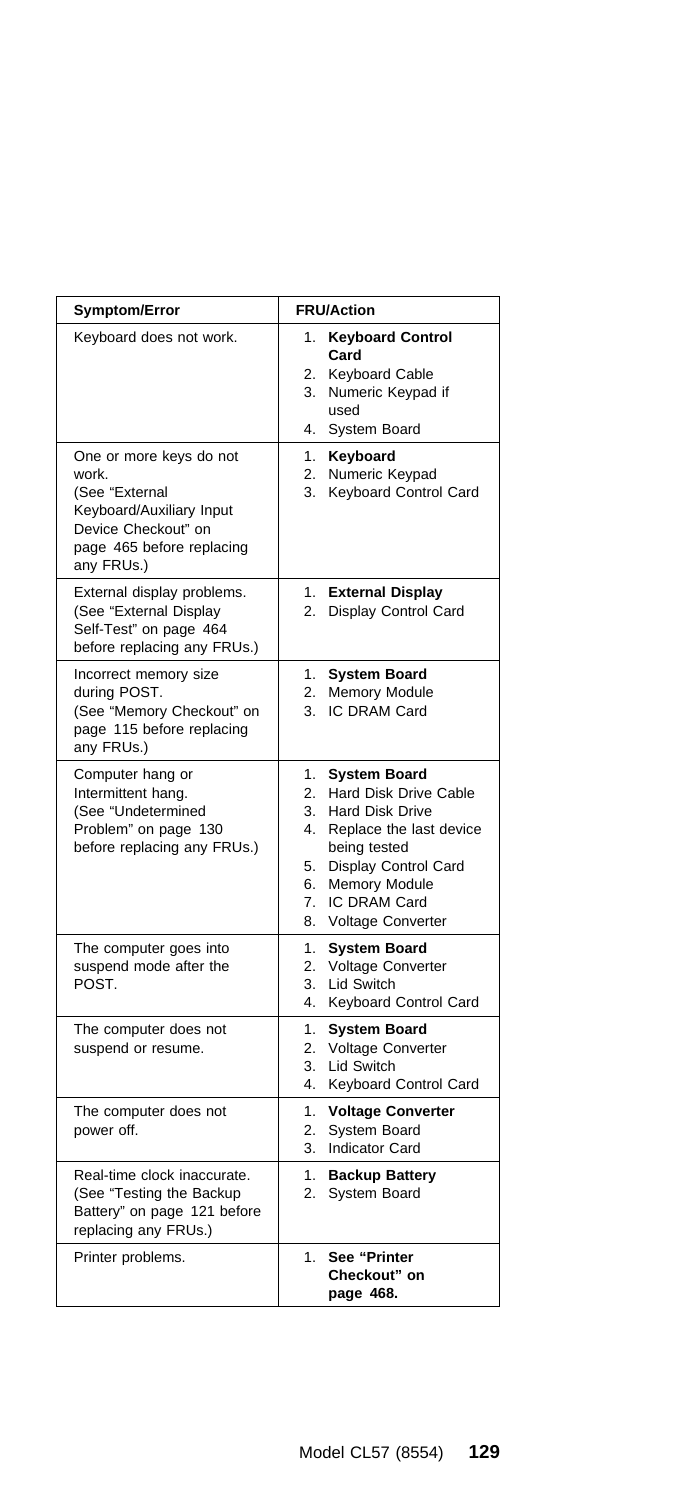| Symptom/Error                                                                   | <b>FRU/Action</b>                                                                                           |
|---------------------------------------------------------------------------------|-------------------------------------------------------------------------------------------------------------|
| Serial or parallel port device<br>problems.                                     | <b>Device</b><br>2. Cable<br>3. System Board<br>4. Serial Adapter (if<br>attached)<br>5. I/O Panel Assembly |
| Internal Data/Fax modem<br>does not communicate with<br>a remote modem or a fax | 1. See "Fax/Modem<br>Checkout" on<br>page 466.                                                              |

### **Undetermined Problem**

You are here because the diagnostics tests did not identify the failing FRU.

Check the power supply in use (see "Power Systems Checkout" on page 117). If the power supply is operating correctly, return here and continue with the following procedure.

- 1. Power-off the computer and remove the battery packs from the computer.
- 2. Remove or disconnect one of the following devices or adapter (do not isolate FRUs that are known to be good).
	- a. Non-IBM devices
	- b. Modem, printer, mouse, or other external device
	- c. IC DRAM card
	- d. Hard disk drive (fixed disk drive) or diskette drive
	- e. Communications cartridge
	- f. Any adapter and device
- 3. Power-on the computer and start the system program.
- 4. Press **Ctrl**+**A** to run the system checkout. Do not configure the computer. If diagnostics cannot be loaded from the hard disk, try and load them from the Reference Diskette. Test only those adapters and devices still attached to the computer.
- 5. If the symptom remains, repeat steps 1 through 3 until you find the failing FRU or until all FRUs have been removed.
- 6. If all of the FRUs listed have been removed and the problem remains, replace the system board.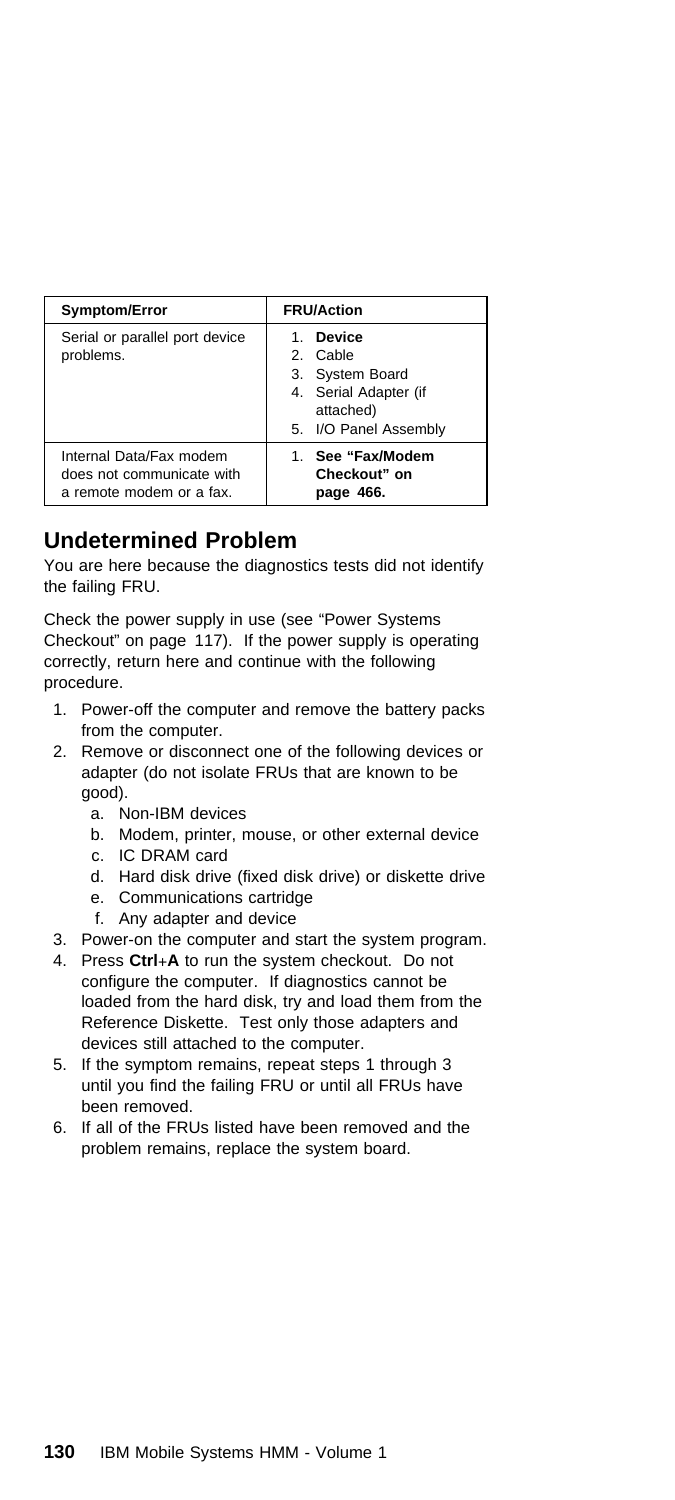### **Related Service Procedures**

This section provides related service information on the following:

| "Checking Installed Devices"                      |
|---------------------------------------------------|
| "Power-on Password" on page 132                   |
| "How to Run the Advanced Diagnostics" on page 132 |
| "Hard Disk Partition" on page 132                 |
| "Restoring the Partition" on page 133             |
| "CL57 LCD FRU Replacement Notice" on page 133     |

### **Checking Installed Devices**

The Installed Devices List shows the presence of devices in the computer. If an adapter or device is missing from the list, you might have one of the following conditions.

**Warning:** A customized setup configuration (other than default settings) might exist on the computer you are servicing. Running Automatic Configuration can alter those settings. Note the current configuration settings (using the **View configuration**) and verify that the same settings are in place when service is complete.

- The protected partition on the hard disk or the Reference Diskette you are using does not contain the code required to support that device.
- An adapter or device is defective.
- The device missing from the list is an unrecognizable drive or adapter.
- The device missing from the list requires an additional diskette.
- A power supply voltage is incorrect (see "Power Systems Checkout" on page 117).

If the adapter is on the list, run the adapter diagnostics tests. If the list contains an adapter or device that is not installed, go to "Undetermined Problem" on page 130.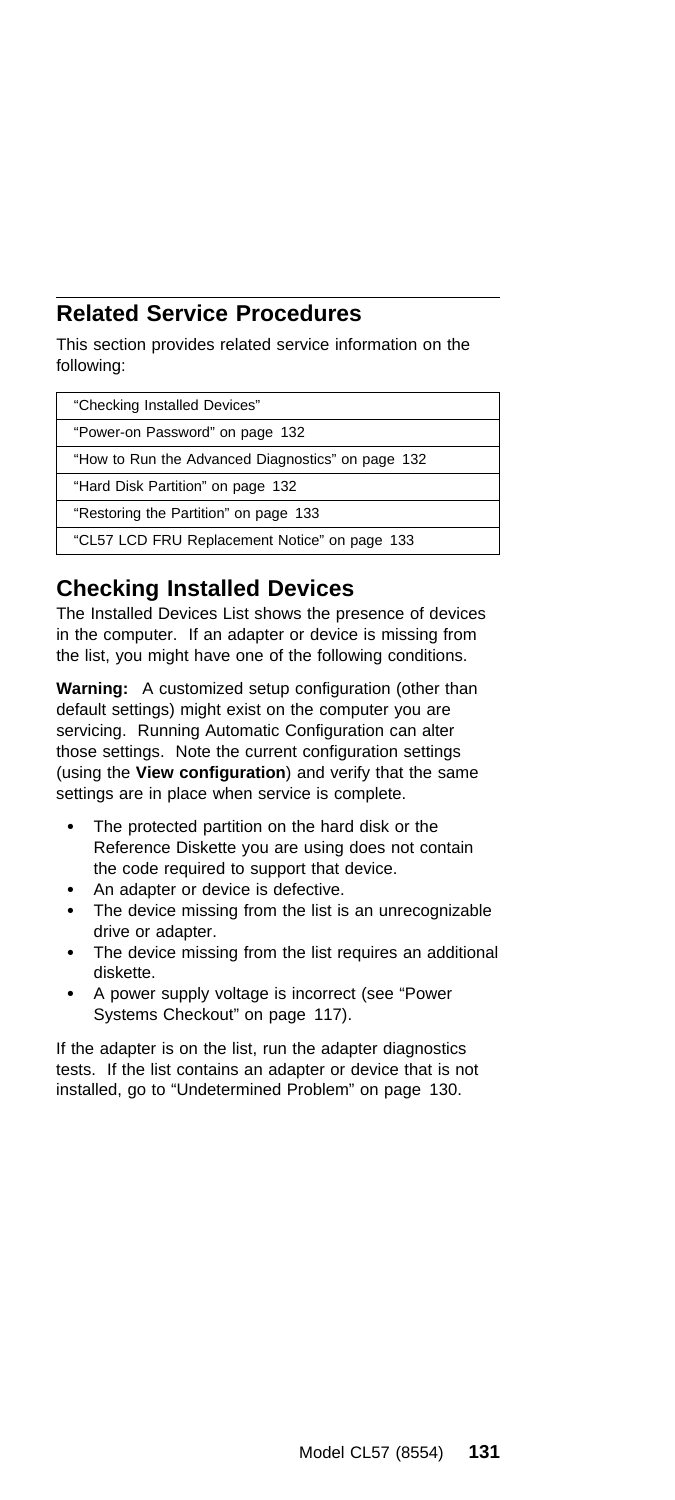### **Power-on Password**

#### **Important**

This information is not available in this HMM online format. See your IBM Servicer or IBM Authorized Dealer for this procedure.

### **How to Run the Advanced Diagnostics**

- 1. Power-on the computer.
- 2. When the cursor moves to the upper right, press **Ctrl**+**Alt**+**Ins** to start the system program. If the IBM logo does not appear, insert the backup copy of the Reference Diskette into the diskette drive, press **Ctrl**+**Alt**+**Del**, then repeat this step.
- 3. Advance to the Main Menu.
- 4. Press **Ctrl**+**A** to run the system checkout.

### **Hard Disk Partition**

A protected partition on the hard disk contains the system configuration data set, system setup programs, and customer and advanced diagnostics. System setup and diagnostic programs can be loaded from this partition by pressing and holding **Ctrl**+**Alt**+**Del** and, as soon as the cursor moves to the upper right corner of the display, pressing and holding **Ctrl**+**Alt**+**Ins**.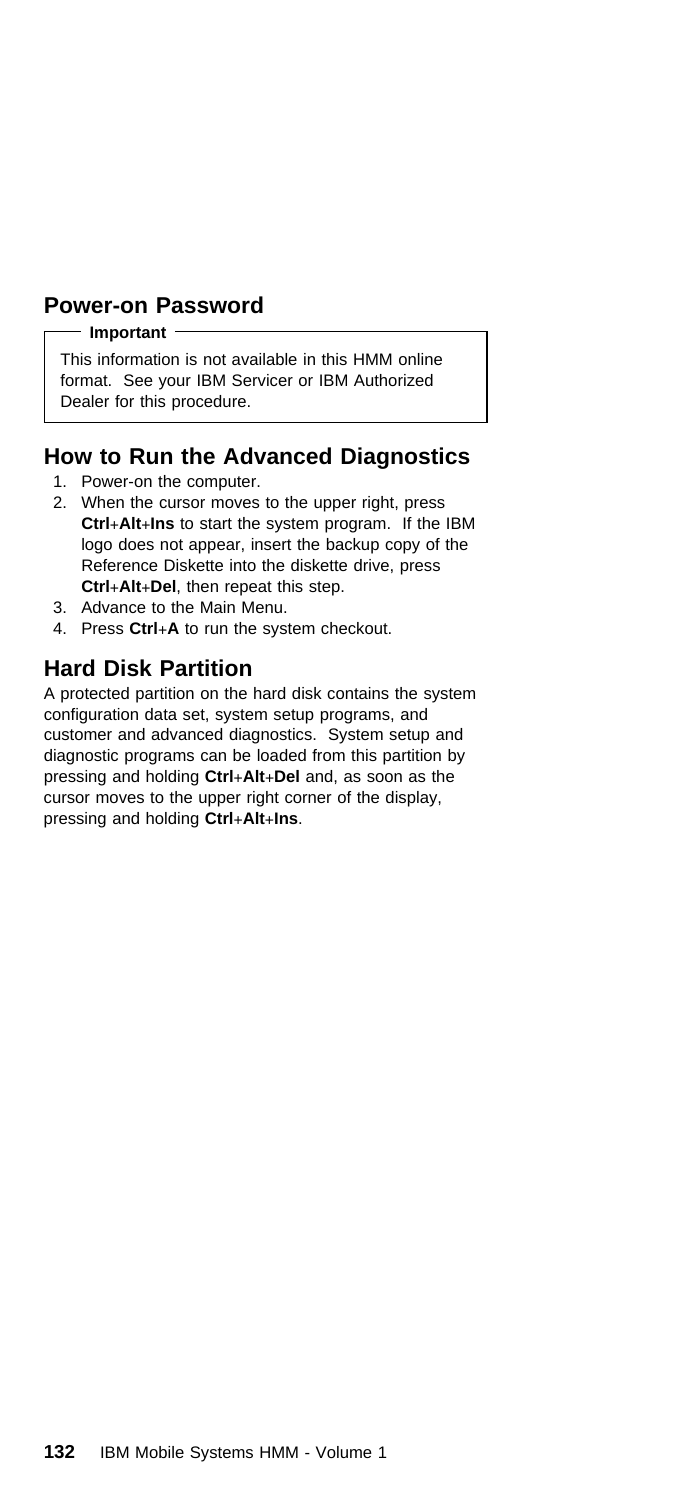### **Restoring the Partition**

If a computer or hard disk problem prevents system setup or diagnostic programs from being loaded from the protected partition, load and run the programs from the Reference Diskette. If no errors are found, restore the programs to the protected partition on the hard disk using the following procedure.

- 1. Start the computer with the customer's backup copy of the Reference Diskette installed.
- 2. Select the **Backup/Restore system programs** from the Main Menu.
- 3. Select the **Restore the system partition** to load the system setup and utility programs, and the customer and advanced diagnostics programs onto the system partition of the hard disk.

If this does not correct the problem, use the backup copy of the Reference Diskette to format the hard disk and then restore the programs to the protected partition. If the problem remains, return to the **I998XXXX, I9990303** error code (on page 126 in the Symptom-to-FRU index).

**Note:** After the programs have been restored, the Diskette and F1 prompts appear, unless an operating system is present.

### **CL57 LCD FRU Replacement Notice**

If missing or discolored dots appear on the LCD, carefully read the following note to determine whether you should replace the LCD.

#### **Important**

The LCD for the Model CL57 contains over 921 000 thin film transistors (TFTs). A small number of missing, discolored or lighted dots (on all the time) is characteristic of TFT LCD technology, but excessive pixel problems can cause viewing concerns. The LCD should be replaced if the number of dots satisfies either of the following conditions:

- The number of missing or discolored dots in any colored back ground, except black, is 14 or more.
- The number of lighted dots in a black background is 7 or more.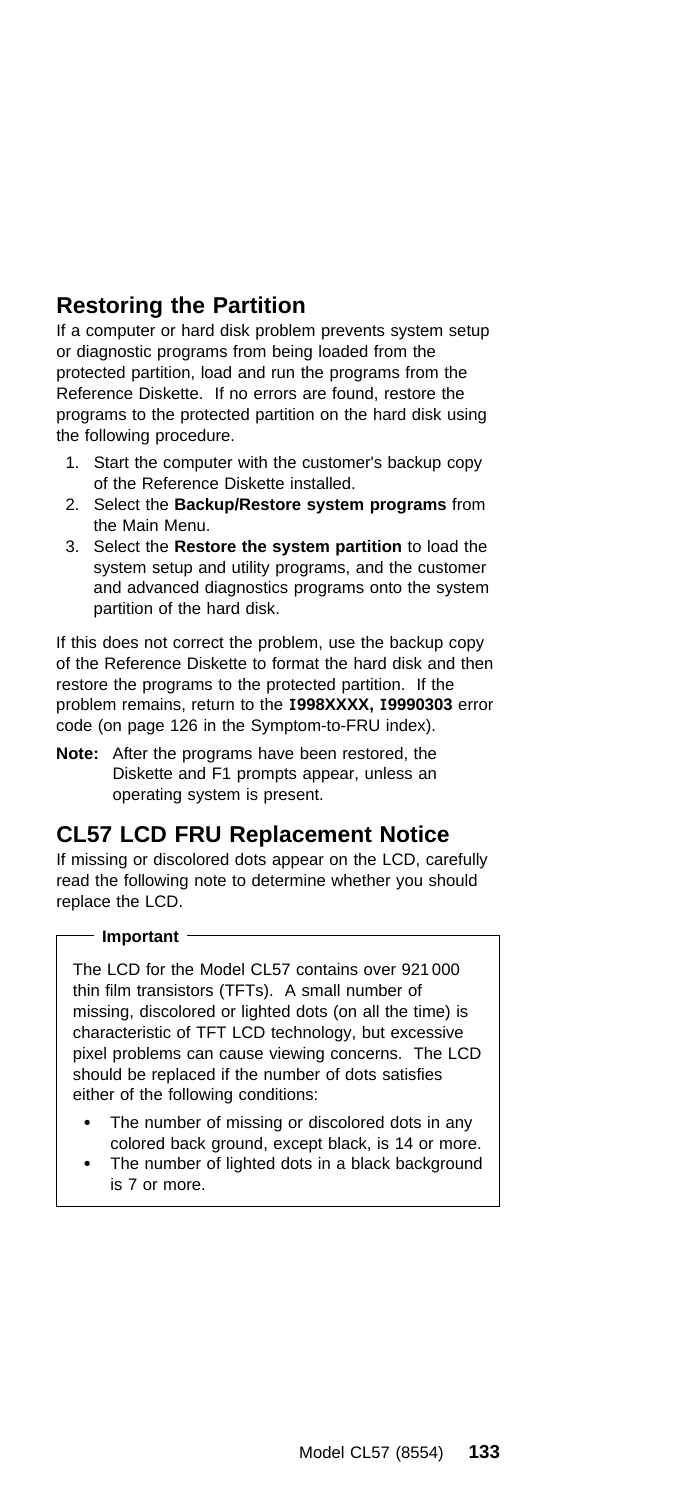### **Product Overview**

The following table provides a brief overview of the computer features.

| Feature                 | <b>Description</b> |
|-------------------------|--------------------|
| Processor (MHz)         | 386SX 20 MHz       |
| <b>Bus Architecture</b> | Micro Channel      |
| Memory (Standard)       | 2MB                |
| Memory (Maximum)        | 16MB               |
| Video                   | VGA                |
| Diskette Drive          | $3.5$ -inch        |
| <b>Hard Drive</b>       | 80MB               |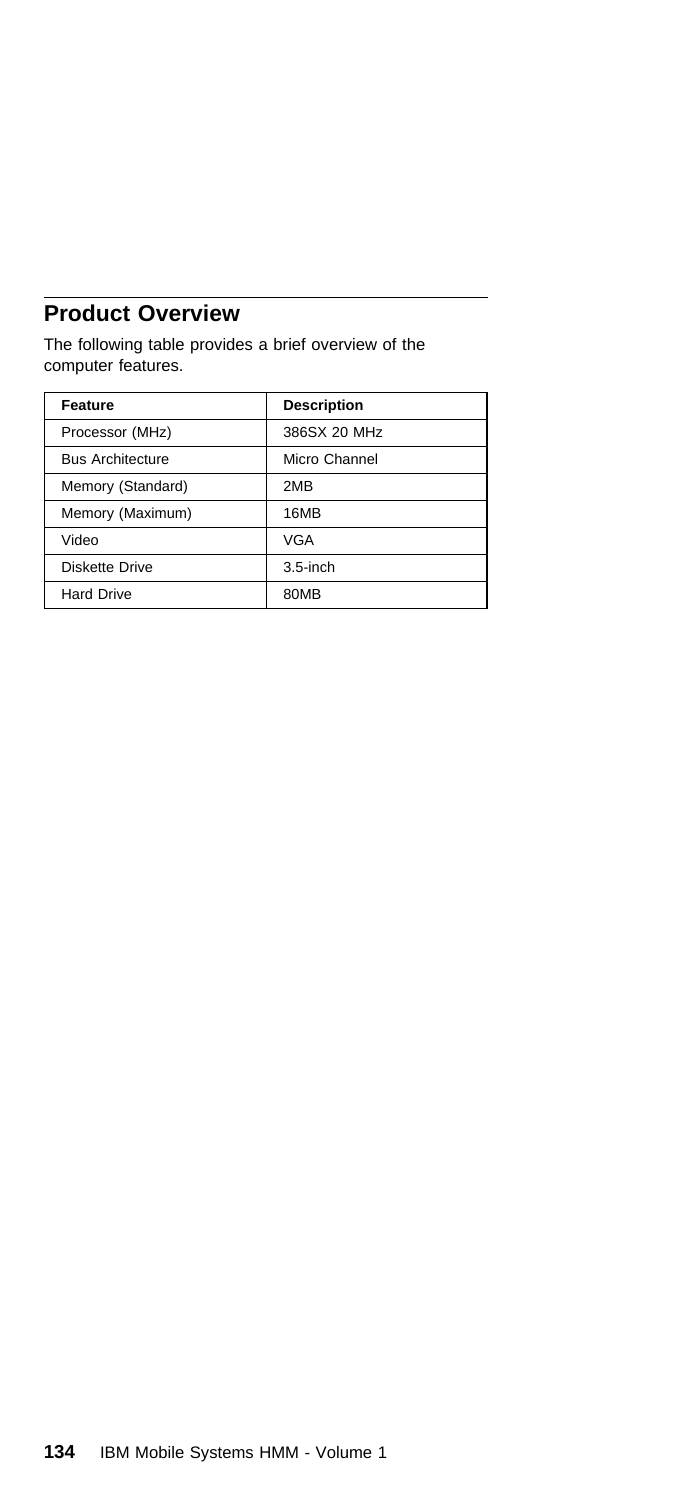### **FRU Removals and Replacements**

Follow the numerical sequence in the FRU removal sequence list and the exploded view to remove or disconnect parts in the correct order. The letters in parentheses in the list indicate screw types. See the "Screw Size Chart" on page 19 to match the letters to the correct screw type and size before replacing each screw.

#### **Safety Notice 8: Translation on page 13**

Before removing any FRU, power-off the computer, unplug all power cords from electrical outlets, remove the battery pack, then disconnect any interconnecting cables.

#### **Safety Notice 1: Translation on page 7 -**

Before the computer is powered-on after FRU replacement, make sure all screws, springs, or other small parts are in place and are not left loose inside the computer. Verify this by shaking the computer and listening for rattling sounds. Metallic parts or metal flakes can cause electrical shorts.

| 1                       | <b>Battery Cover</b>                             |
|-------------------------|--------------------------------------------------|
| $\mathbf{2}$            | <b>Battery Pack</b>                              |
| $\overline{\mathbf{3}}$ | <b>Hinge Covers</b>                              |
| $\overline{a}$          | Six Screws (4-EE, 2-C)                           |
|                         | (One at each bottom corner and two through       |
|                         | extensions at bottom of LCD)                     |
| Ы                       | <b>LCD Rear Cover</b>                            |
|                         | (To separate panel from rear cover, place        |
|                         | screwdriver in small slit in bottom front of LCD |
|                         | panel and release latch.)                        |
|                         | <b>Two Cables from LCD Assembly</b>              |
| 61                      | <b>Four Screws (LL)</b>                          |
|                         | (Two on each side)                               |
|                         | <b>LCD Assembly</b>                              |
| И                       | <b>Bend Back Thirteen LCD Panel Tabs</b>         |
|                         | <b>Four LCD Panel Screws (MM)</b>                |
|                         | (From back of panel)                             |
| $\overline{\mathbf{8}}$ | Separate LCD Panel and LCD Bezel                 |
| $\overline{9}$          | Three Bottom Cover Screws (LL)                   |
|                         | (At bottom-front)                                |
| 10                      | <b>Keyboard Frame</b>                            |
| 11                      | Two Screws (MM)                                  |
|                         | (At rear of keyboard)                            |
| 12                      | Loosen Keyboard                                  |
| <b>13</b>               | <b>Four Screws (MM)</b>                          |
|                         | (Look for <b>18</b> four times in illustration.) |
| 14                      | <b>Loosen Top Cover</b>                          |
| 15                      | <b>Two Ribbon Cables</b>                         |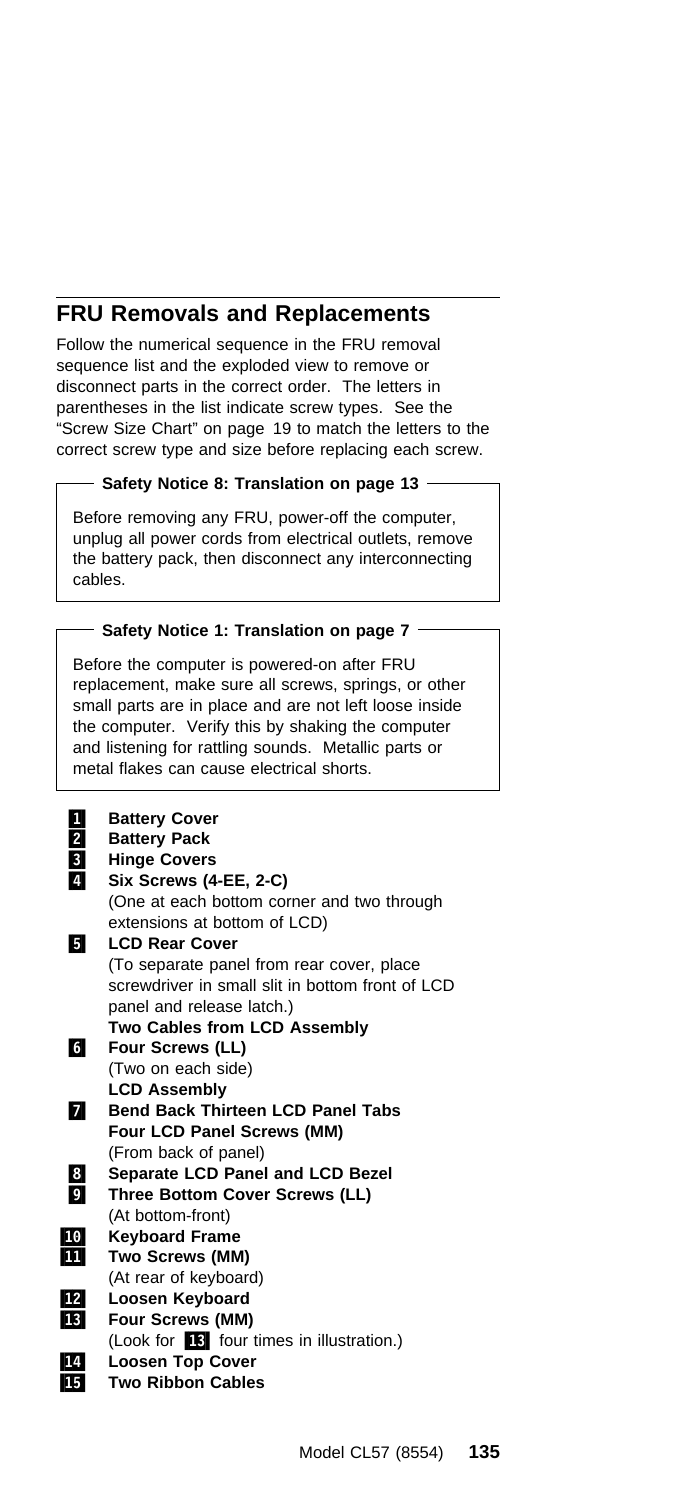#### **Keyboard**

(Keyboard can be removed without removing top cover. However, keyboard cables cannot be reconnected with top cover installed.)  **Trackball Cable** (At right-rear of keyboard) .16/ **Indicator Card Cable Top Cover** (See step  $\boxed{14}$ . Ensure that keyboard is removed before removing top cover.) **17** Two Trackball Assembly Screws (LL) .18/ **Trackball Assembly** .19/ **Speaker Cable** .2ð/ **Four Screws (LL)** (Two indicator card screws from rear and two speaker retainer bracket screws from bottom) 21 **Indicator Card** (When replacing indicator card, ensure that speaker volume switch and power-on switch fit into their respective slots in top cover.) .22/ **Speaker 23** Two Diskette Drive Ribbon Cables .24/ **Four Diskette Drive Screws (LL) Micro Switch Cable** .25/ **Diskette Drive and Mounting Bracket** .26/ **Two Hard Disk Drive Ribbon Cables** .27/ **Four Hard Disk Drive Screws (LL) 28** Hard Disk Drive and Mounting Bracket (Have customer backup all information on hard disk drive before removal. When replacing hard disk drive, use customer's backup Reference Diskette to restore system partition.) .29/ **Backup Battery** .3ð/ **Keyboard Control Card Ribbon Cable Three Keyboard Control Card Screws (NN)** .31/ **Keyboard Control Card** .32/ **Display Control Card Ribbon Cable** (Press and hold metal clips on each side of cable connector.) **33** Two Display Control Card Screws (LL) .34/ **Display Control Card 35** Two Hinge Support Screws (LL) (On hinge support) .36/ **Six Screws (4-PP, 2-QQ) and Hinge Assemblies** (Three screws on each side) .37/ **Loosen Hinge Support Two Regulator Card Cables** .38/ **Three Regulator Card Screws (LL)** .39/ **Regulator Card 40** Two I/O Connector Ribbon Cables .41/ **Two Threaded Spacers 42** Three Modem Guide Screws (V) **43** Two Threaded Hex Spacers (At each end of system board)

**136** IBM Mobile Systems HMM - Volume 1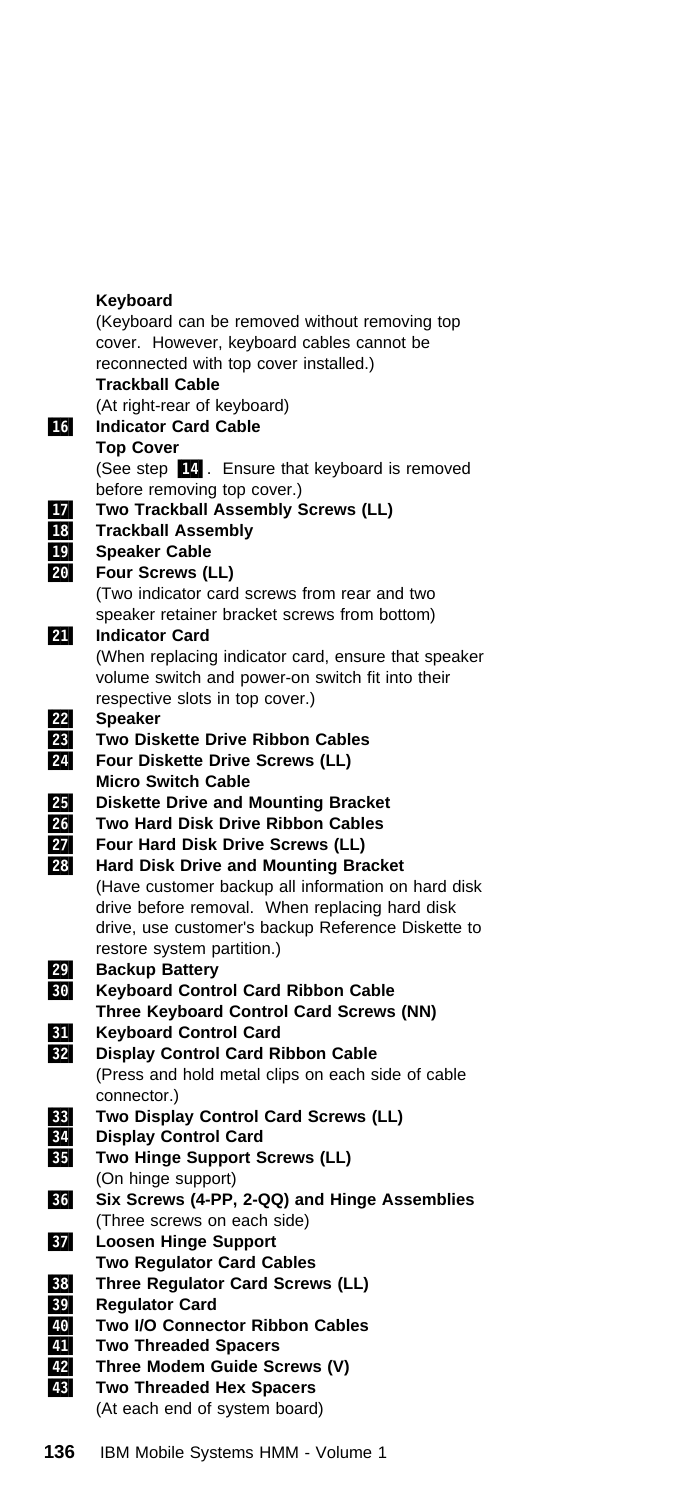#### .44/ **Voltage Converter Cable** .45/ **System Board Cable (upper left) System Board and Mounting Bracket** (When installing system board, ensure that power control switch on I/O panel is set to On. Also, run Automatic Configuration and set time and date. Transfer math coprocessor (if installed) to new system board.) **IC DRAM Card Connector** (Connected under system board.) .46/ **Two I/O Connector Screws (LL)** .47/ **I/O Connectors and Cover 48** Six Voltage Converter Card Screws (SS)<br>**49** Two Threaded Spacers .49/ **Two Threaded Spacers** (On voltage converter card) **Battery Cable**<br>**50** Voltage Conve .5ð/ **Voltage Converter Card** (Be careful to use correct screws to replace voltage

converter. Bottom cover can be cracked.)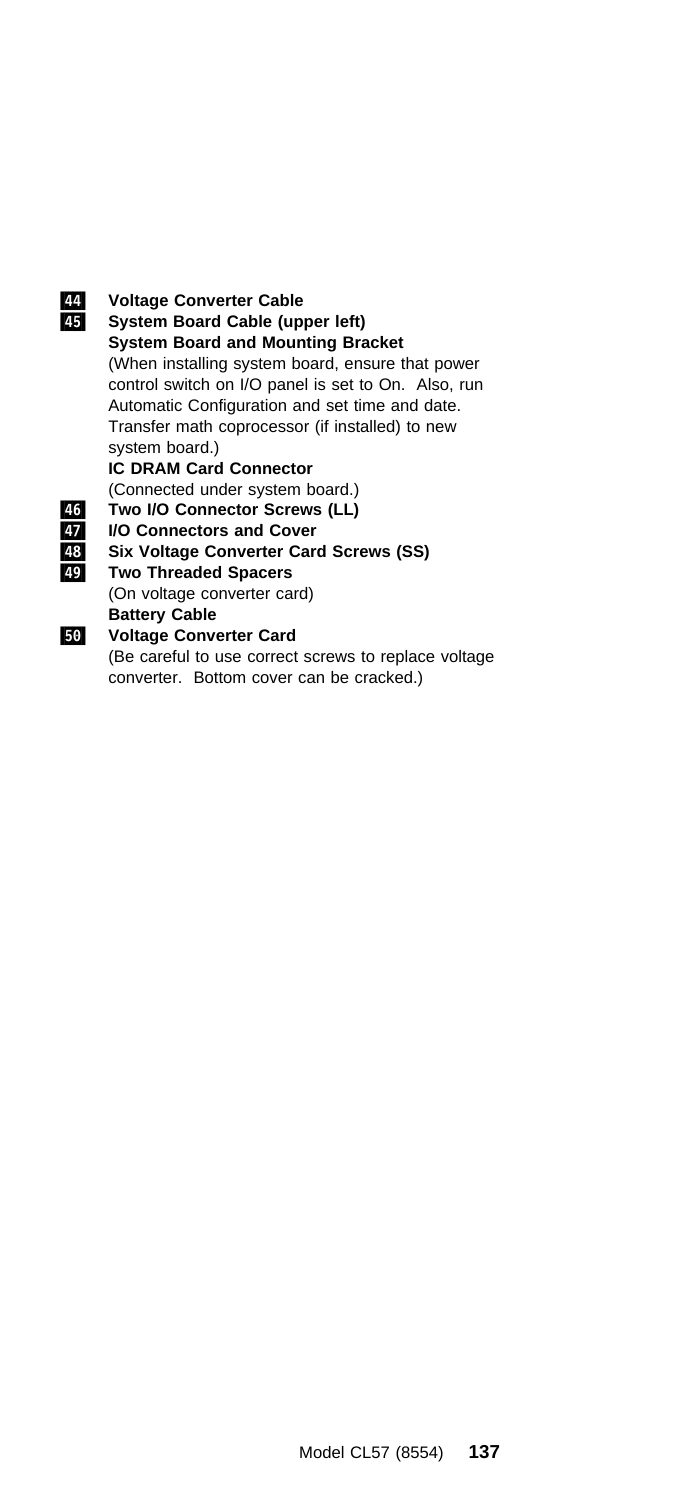

**Model CL57 Exploded View**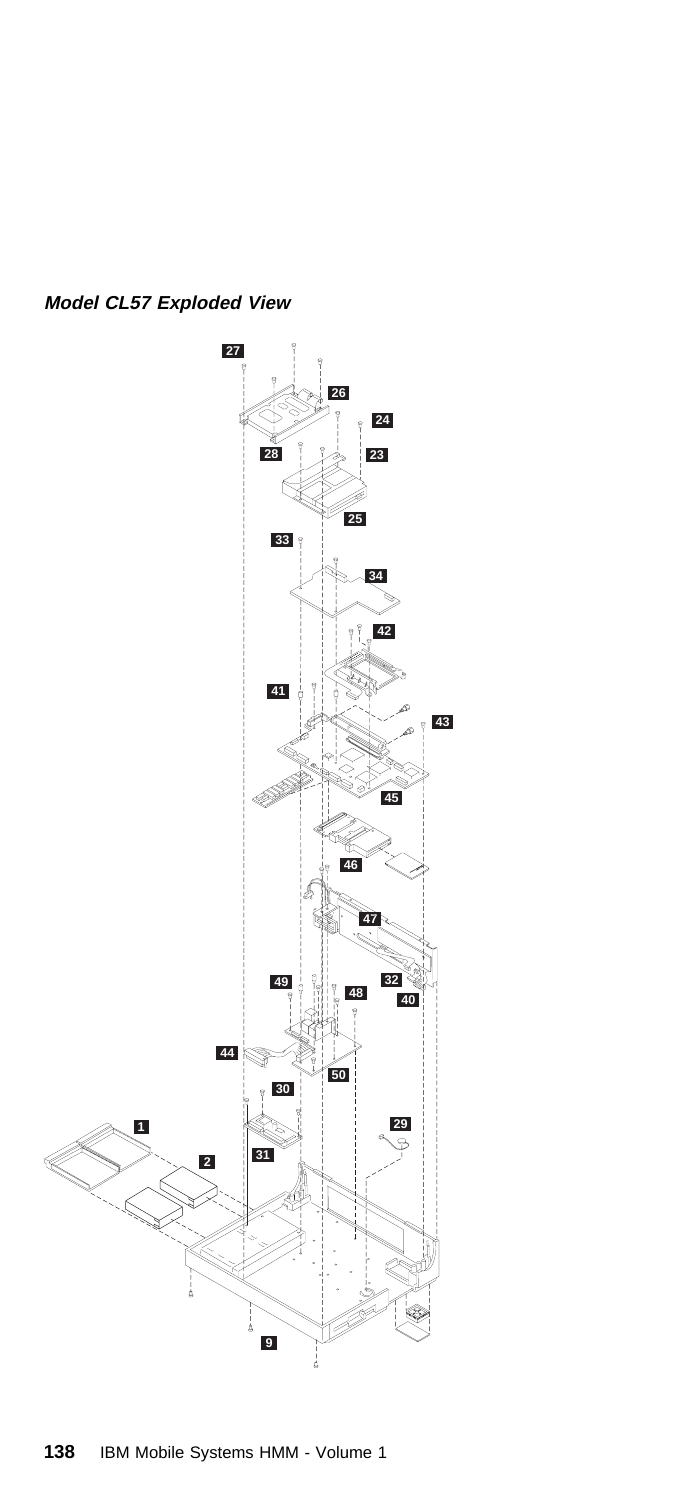

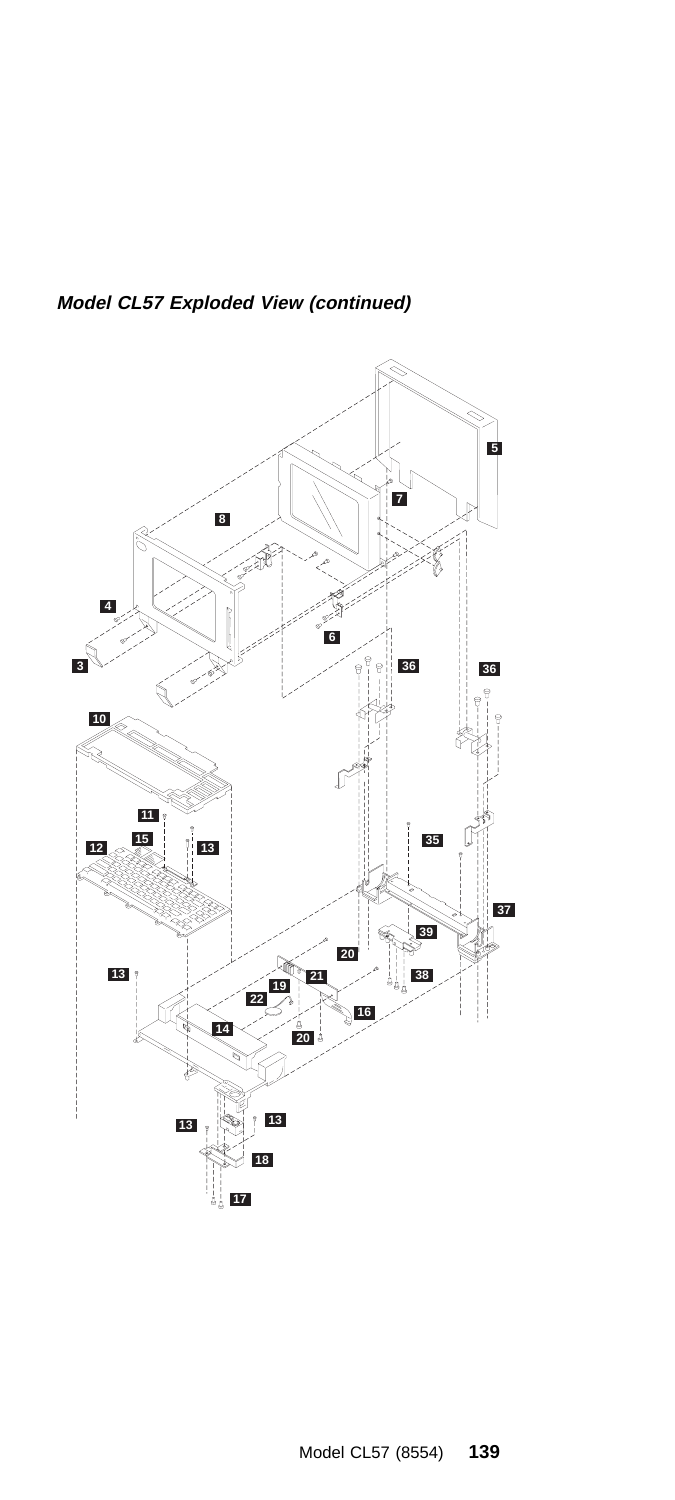### **Locations**

### **System Board**

- System Expansion Connector (150-pin)<br>2 Display Control Card
- Display Control Card
- **3** Serial Connector
- 1/ I/O Panel (Parallel/External Input)
- 5 Indicator Card
- **6** Password-Override Connector
- **7** Backup Battery
- 8 Communication Interface (Modem/Serial)<br>9 Diskette Drive
- Diskette Drive
- 10 Thermal Sensor
- **11** Hard Disk Drive
- 12 Trackball/Keyboard Card Connector
- **13** Dew Point Sensor<br>**14** Voltage Converter
	- Voltage Converter
- 15 Voltage Converter

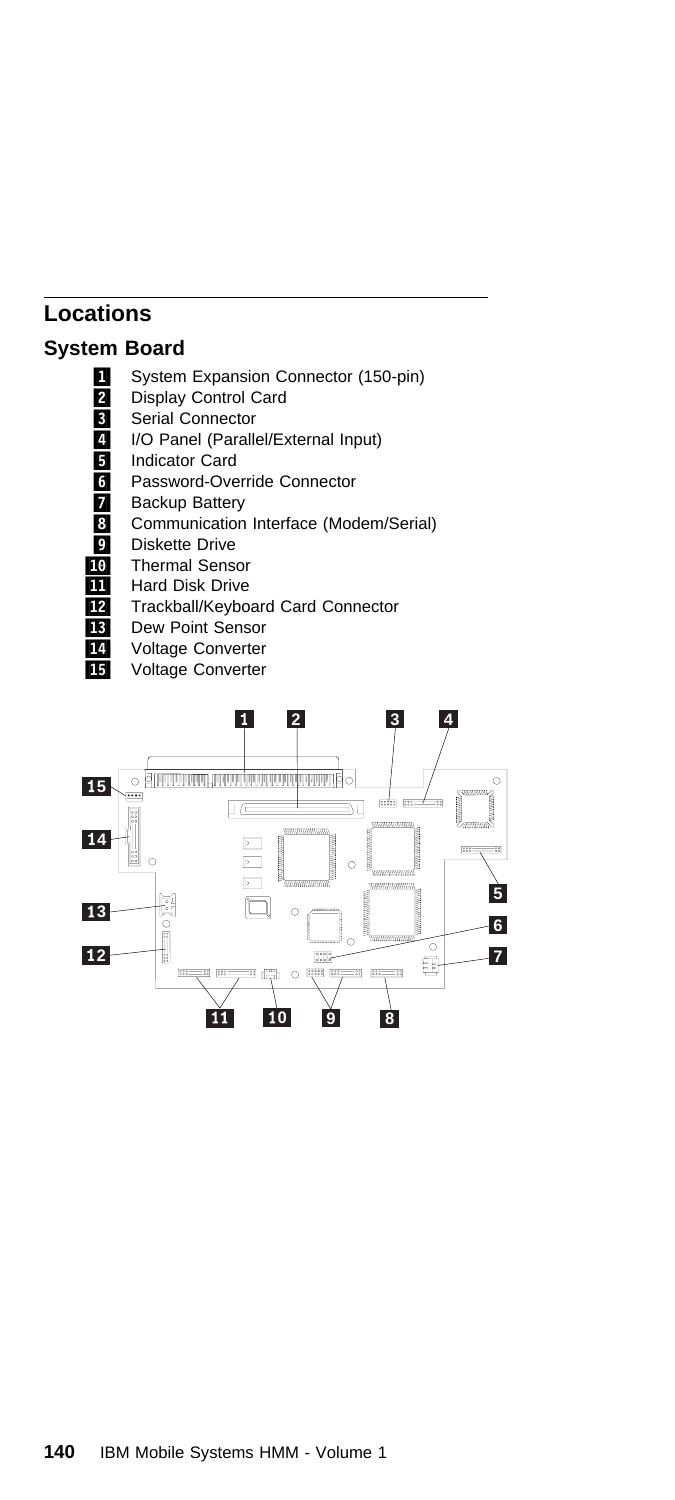## **Parts Listing**

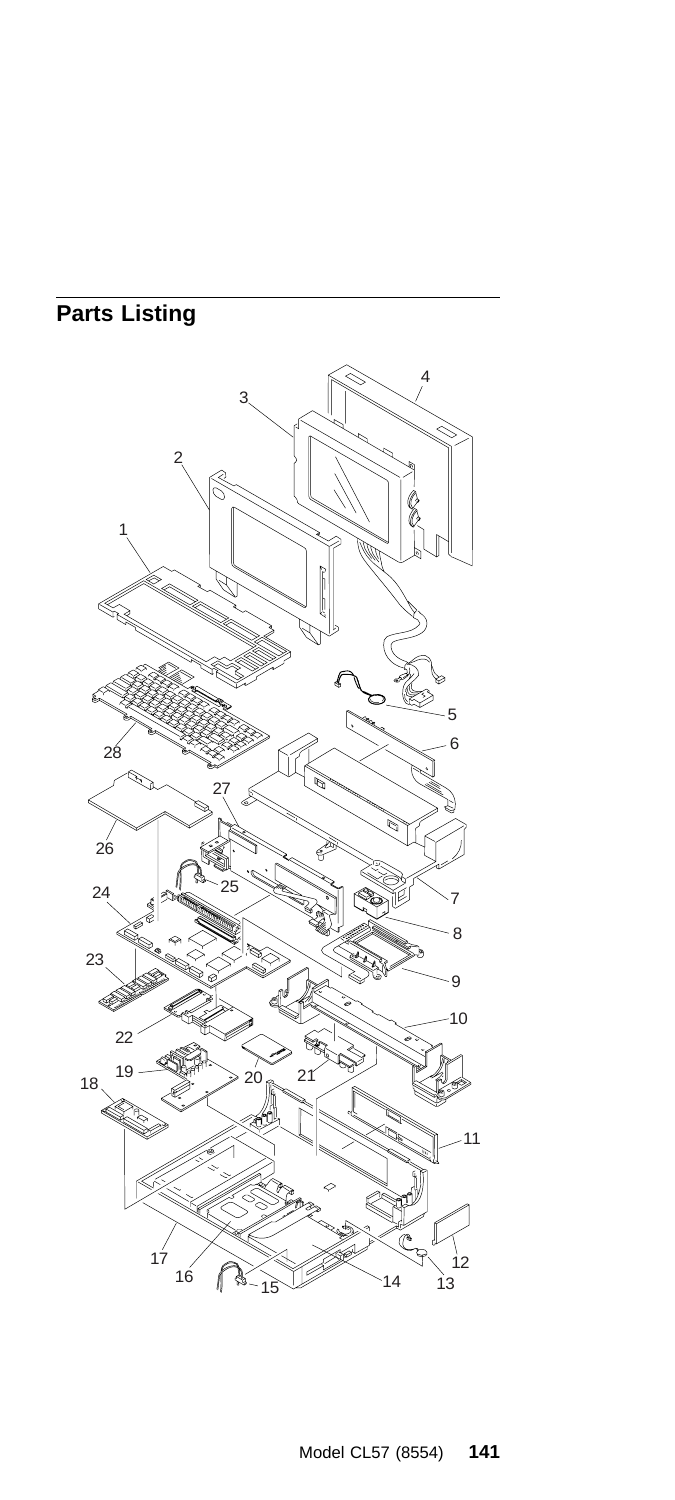### **System Unit**

| Index          |                                                                          |                    |
|----------------|--------------------------------------------------------------------------|--------------------|
| 1              | Frame, Keyboard                                                          | 07G1393            |
| $\overline{2}$ | Bezel, LCD                                                               | 07G1391            |
| 3              | LCD Panel                                                                | 48G9999            |
| 4              | Cover, LCD Rear                                                          | 07G1392            |
|                | Cable, LCD                                                               | 07G1384            |
| 5              | Speaker                                                                  | 07G1229            |
| 6              | <b>Indicator Card</b>                                                    | 07G1375            |
|                | Support, Indicator Card                                                  | 07G1398            |
| 7              | <b>Top Cover</b>                                                         | 07G1390            |
| 8              | <b>Trackball Assembly</b>                                                | 1397752            |
| 9              | Guide, Modem                                                             | 07G1378            |
|                | Bracket, Modem                                                           | 07G1408            |
| 10             | Hinge, Support                                                           | 07G1407            |
|                | Hinge, Left                                                              | 07G1403            |
|                | Hinge, Right                                                             | 07G1404            |
| 11             | Cover, I/O Connectors                                                    | 07G1394            |
| 12             | Cover, Option Slot                                                       | 07G1395            |
|                | Cover, Math Coprocessor                                                  | 07G1429            |
| 13             | Backup Battery, Lithium                                                  | 35G2282            |
| 14             | Diskette Drive Assembly                                                  | 72X6074            |
|                | Bracket, Diskette Drive                                                  | 07G1405            |
|                | Cable, Diskette Drive                                                    | 07G1379            |
| 15             | Lid Switch                                                               | 07G1386            |
| 16             | Hard Disk Drive, 80MB                                                    | 95F4708            |
|                | Bracket, Hard Disk Drive                                                 | 07G1406            |
|                | Cable, Hard Disk Drive                                                   | 07G1380            |
| 17             | <b>Bottom Cover</b>                                                      | 07G1389            |
| 18             | Keyboard Control Card                                                    | 1397751            |
| 19             | Voltage Converter                                                        | 07G1373            |
| 20             | 2MB IC DRAM Card                                                         | 07G1414            |
|                | 4MB IC DRAM Card                                                         | 07G1415            |
|                | 8MB IC DRAM Card                                                         | 07G1416            |
| 21             | Regulator                                                                | 06G9536            |
| 22             | Connector, IC DRAM Card                                                  | 07G1377            |
| 23<br>24       | Memory Module Kit, System Board<br>System Board                          | 07G1879<br>07G1371 |
|                |                                                                          |                    |
|                | Note: On system board EC<br>level C81806A, J2 and J12 have been removed, |                    |
|                | and the cable between J2 and Voltage Converter                           |                    |
|                | (index 19) is not used.                                                  |                    |
|                | System Board Dew Sensor                                                  | 35G2319            |
| 25             | Switch, Communications Cartridge                                         | 07G1385            |
| 26             | Display Control Card                                                     | 07G1372            |
| 27             | I/O Panel Assembly                                                       | 07G1374            |
|                | Bracket, Connector                                                       | 07G1402            |
|                | (includes slide and connector screws)                                    |                    |
|                | Serial Connector Assembly                                                | 07G1426            |
| 28             | Keyboard (see Keyboards)                                                 |                    |
|                | Battery Pack, Rechargeable, HHR140A                                      | 07G1413            |
|                | For Benelux                                                              | 06G8433            |
|                | For Nordic countries                                                     | 06G8434            |
|                | For Switzerland                                                          | 06G8432            |
|                | Battery Pack, Rechargeable, HHR150A                                      | 06G9259            |
|                | For Switzerland                                                          | 06G9264            |
|                | Holder, Battery Pack                                                     | 07G1376            |
|                | Sensor, Thermal                                                          | 07G1387            |
|                | Slide, Brightness/Contrast                                               | 07G1399            |
|                | Slide, Power Switch                                                      | 07G1400            |
|                | Slide, Volume Control                                                    | 07G1401            |